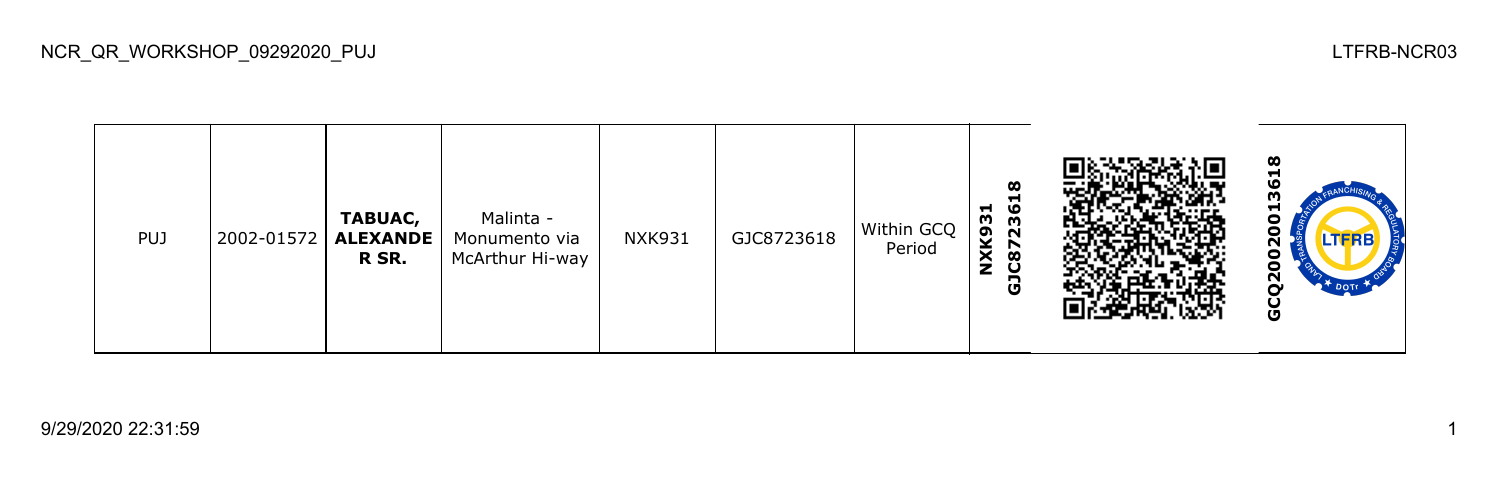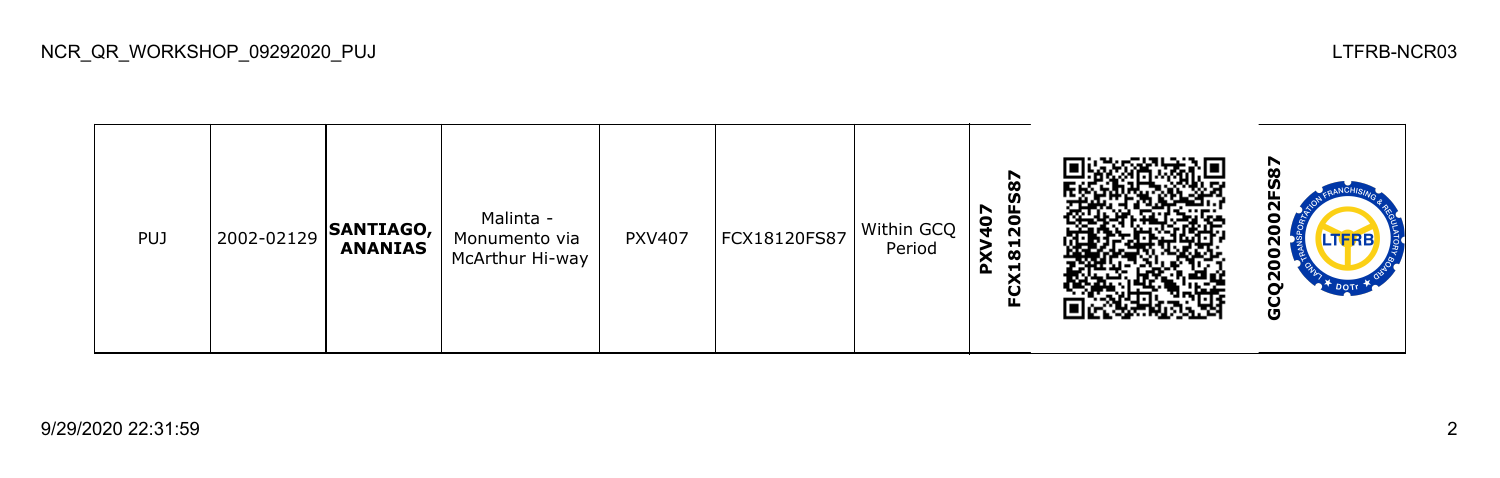| <b>PUJ</b> | 2002-03620 | <b>CERALDE,</b><br><b>VIRGINIA</b><br>N | Malinta -<br>Monumento via<br>McArthur Hi-way | <b>DFR765</b> | HMW3161C88 | Within GCQ  <br>Period | 61C88<br>n,<br>ဖ<br>FR7<br>$\overline{51}$<br>$\Omega$<br>ᆂ |  | 88<br>u<br>ო<br>o<br>o<br>TERB<br>о<br>o<br>Ñ<br>DOTE<br>ပ<br>O |
|------------|------------|-----------------------------------------|-----------------------------------------------|---------------|------------|------------------------|-------------------------------------------------------------|--|-----------------------------------------------------------------|
|------------|------------|-----------------------------------------|-----------------------------------------------|---------------|------------|------------------------|-------------------------------------------------------------|--|-----------------------------------------------------------------|

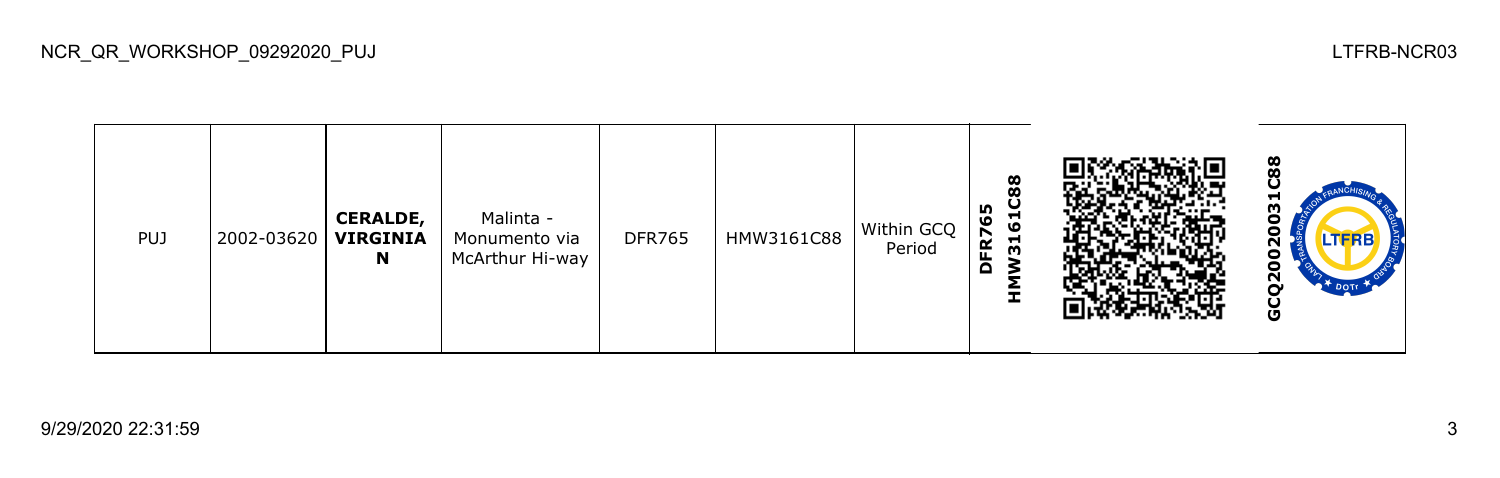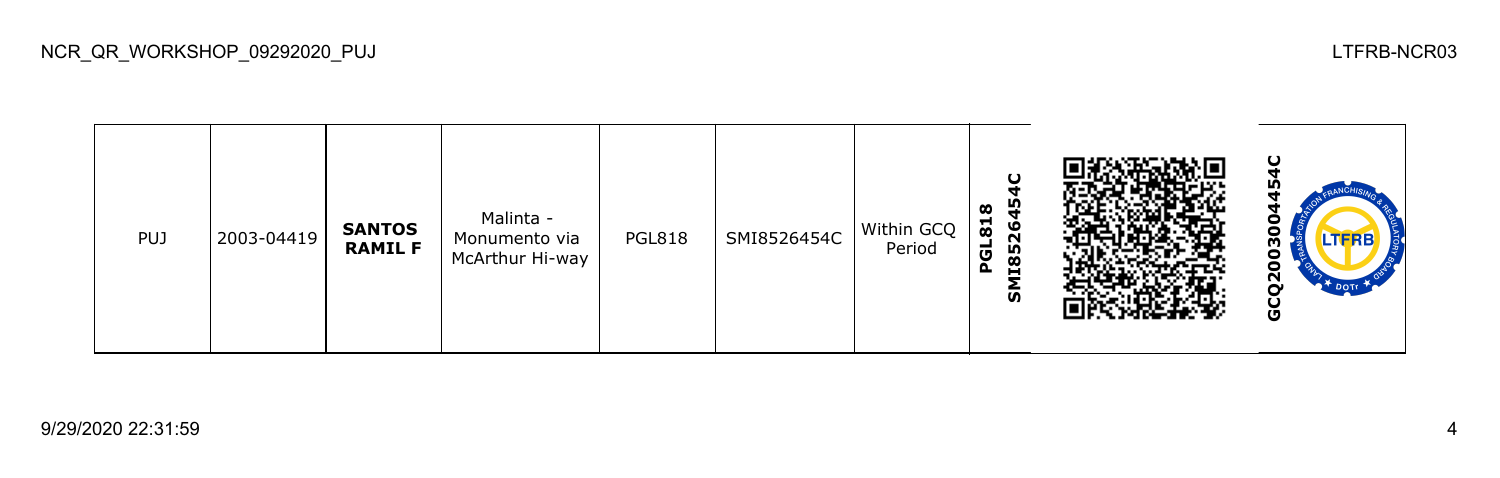| <b>PUJ</b> | 2003-05038 | <b>TABUAC</b><br><b>ALEXANDE</b><br>R | Malinta -<br>Monumento via<br>McArthur Hi-way | <b>NYZ758</b> | <b>CMCI122756C</b> | Within GCQ<br>Period | ပ္စ<br>į۵<br>58<br>27<br>$\overline{\bf{z}}$<br>$\sim$<br>ᆋ<br>đ<br>z<br>$\mathbf{S}$ |  | ပ<br>o<br>Ξ<br><b>LTFRB</b><br>о<br>Θ<br>ี่<br>O |
|------------|------------|---------------------------------------|-----------------------------------------------|---------------|--------------------|----------------------|---------------------------------------------------------------------------------------|--|--------------------------------------------------|
|------------|------------|---------------------------------------|-----------------------------------------------|---------------|--------------------|----------------------|---------------------------------------------------------------------------------------|--|--------------------------------------------------|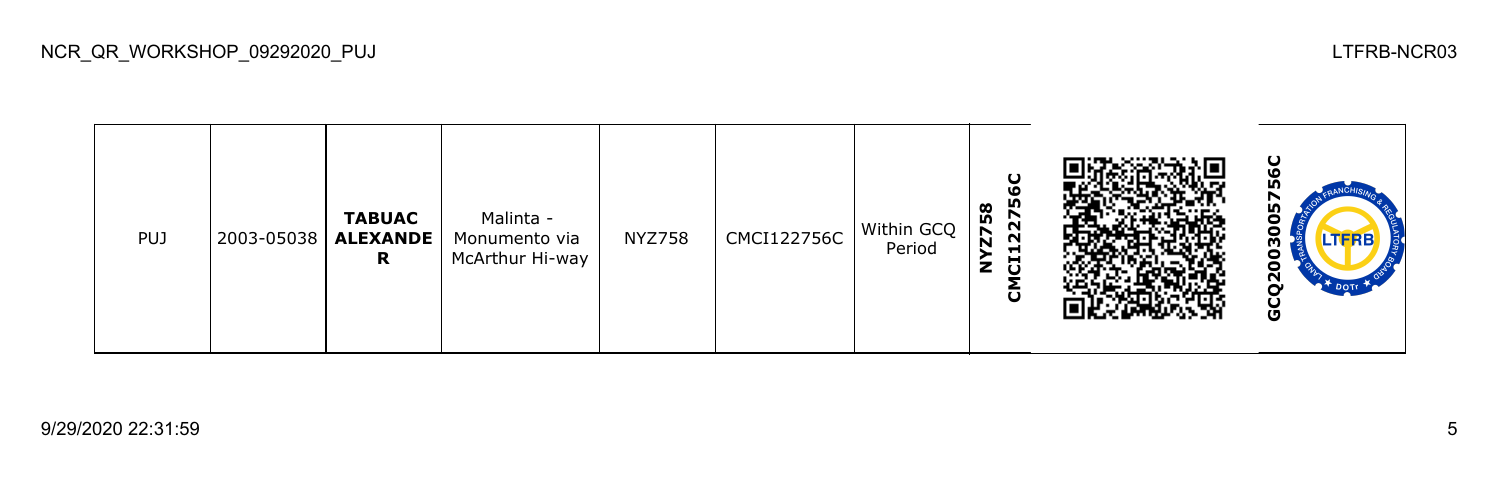| <b>PUJ</b> | 2004-00198 | <b>BALTAZAR,</b><br><b>OLIVIA</b> | Malinta -<br>Monumento via<br>McArthur Hi-way | <b>TWK436</b> | EXL200108202   Within GCQ  <br>6C | Period | ပ<br>ဖ<br>$\sim$<br>o<br>٥<br>082<br>K43<br>$\overline{5}$<br>$\bullet$<br>$\sim$<br>ଢ |  | ပ<br>N<br>o<br>LTFRB<br>$\tilde{a}$<br>DOT<br>O |
|------------|------------|-----------------------------------|-----------------------------------------------|---------------|-----------------------------------|--------|----------------------------------------------------------------------------------------|--|-------------------------------------------------|
|------------|------------|-----------------------------------|-----------------------------------------------|---------------|-----------------------------------|--------|----------------------------------------------------------------------------------------|--|-------------------------------------------------|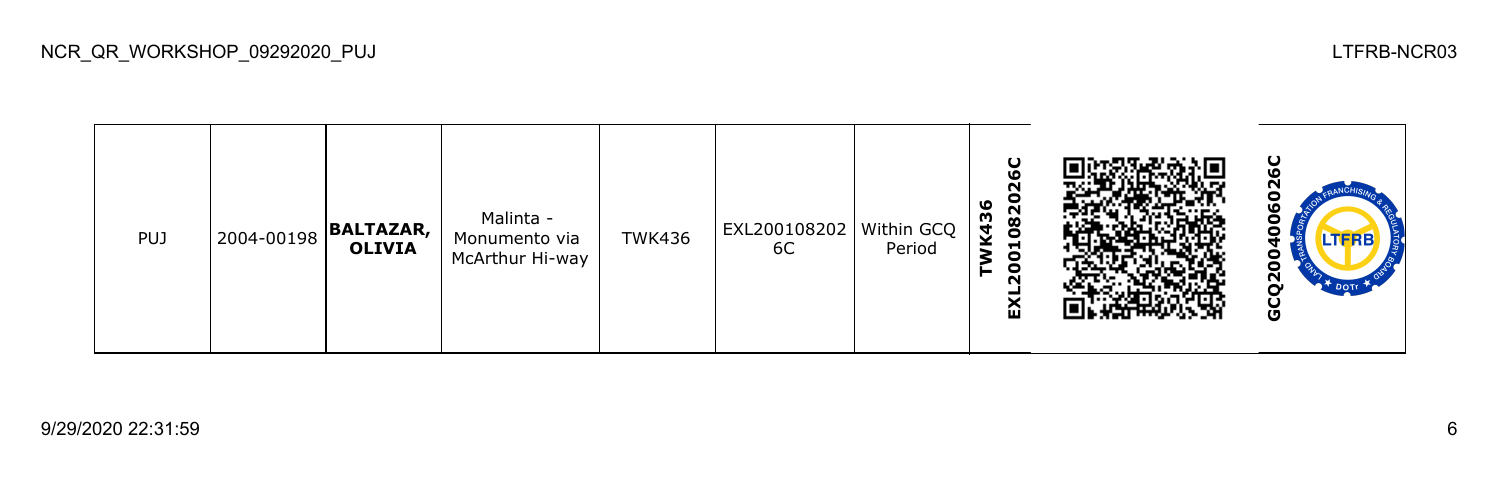| <b>PUJ</b> | 2004-00444 | CABE,<br><b>PHILIP</b> | Malinta -<br>Monumento via<br>McArthur Hi-way | <b>TWV898</b> | EXL200301011   Within GCQ<br>4C | Period | ပ<br>Н<br>$\overline{5}$<br>œ<br>စ္ပိ<br>$\overline{5}$<br>8<br>$\bullet$<br>$\sim$<br>≏ |  | -<br>LTFRB<br>N<br>O |
|------------|------------|------------------------|-----------------------------------------------|---------------|---------------------------------|--------|------------------------------------------------------------------------------------------|--|----------------------|
|------------|------------|------------------------|-----------------------------------------------|---------------|---------------------------------|--------|------------------------------------------------------------------------------------------|--|----------------------|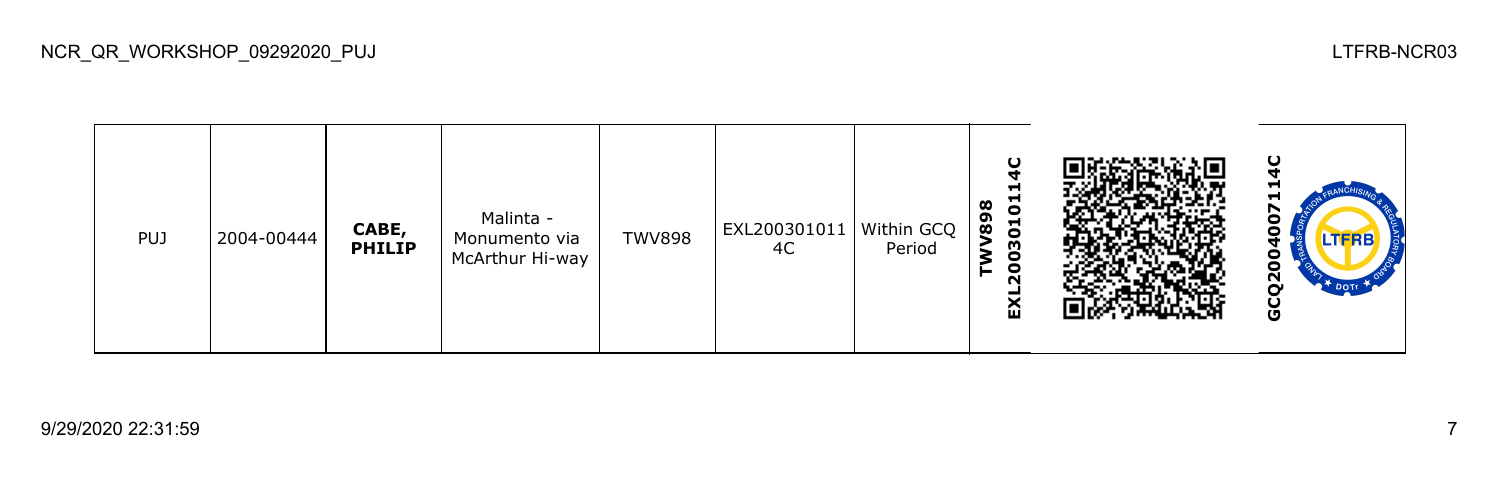| <b>PUJ</b> | 2004-01122 | GARCIA,<br><b>RODELIO</b> | Malinta -<br>Monumento via<br>McArthur Hi-way | <b>TWS825</b> | EXL200107203   Within GCQ<br>7C | Period | Ο<br>n,<br>$\sim$<br><b>S82</b><br><b>b</b><br>$\blacksquare$<br>0<br>$\bullet$<br>ี<br>ଢ |  | m<br><b>LTFRB</b><br>N<br>O |
|------------|------------|---------------------------|-----------------------------------------------|---------------|---------------------------------|--------|-------------------------------------------------------------------------------------------|--|-----------------------------|
|------------|------------|---------------------------|-----------------------------------------------|---------------|---------------------------------|--------|-------------------------------------------------------------------------------------------|--|-----------------------------|

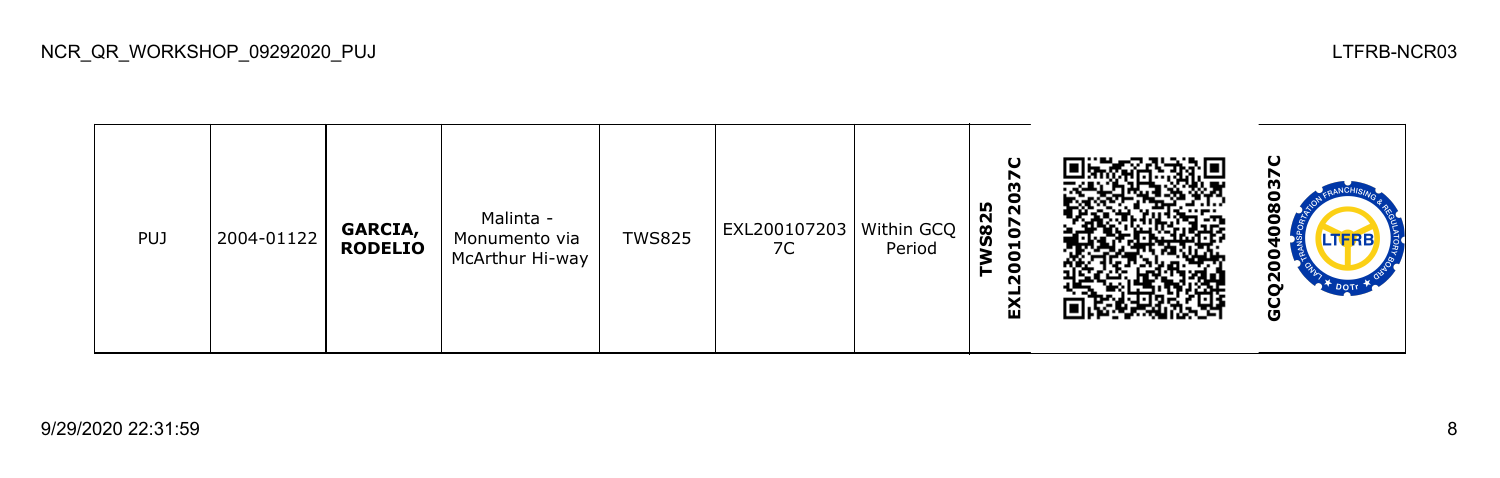TXG596<br>SPMM2002118012C **SPMM2002118012C** 12C **GCQ2004009012C**Malinta - 0 PUJ 2004-01122 **GARCIA,**  TXG596 SPMM2002118 Within GCQ Monumento via **RODELIO** 012C Period McArthur Hi-way 0 GCQ200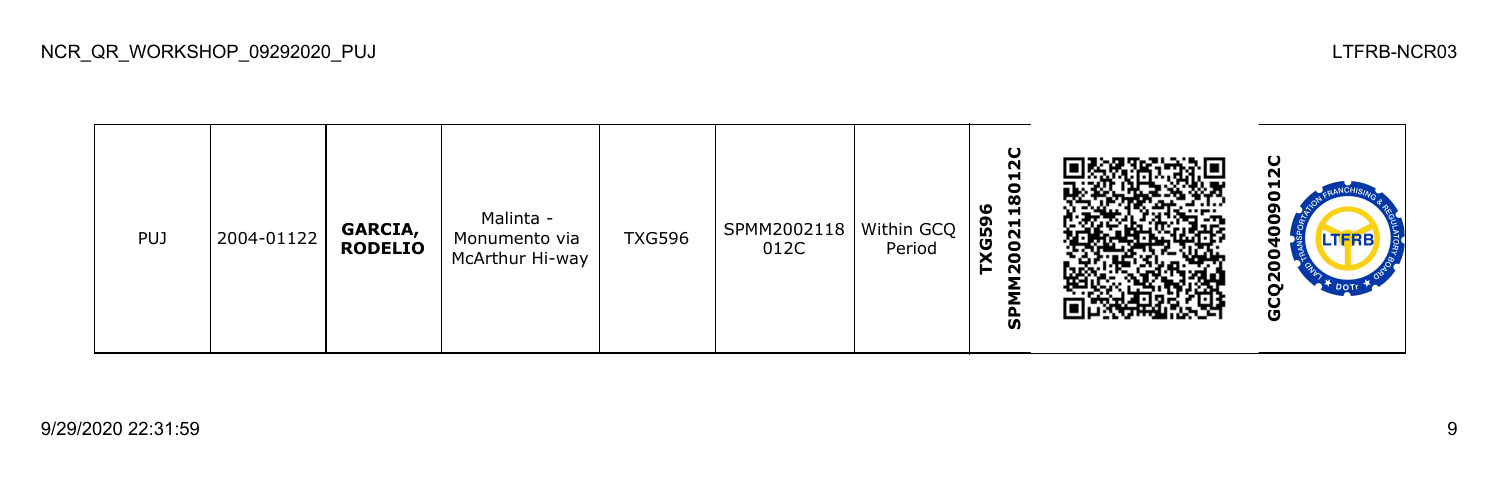**GCQ2004010496CCMCI12496C NWF164** o Malinta - PUJ 2004-01122 **GARCIA,**  NWF164 CMCI12496C Within GCQ 0 Monumento via **RODELIO** Period McArthur Hi-way 0 GCQ20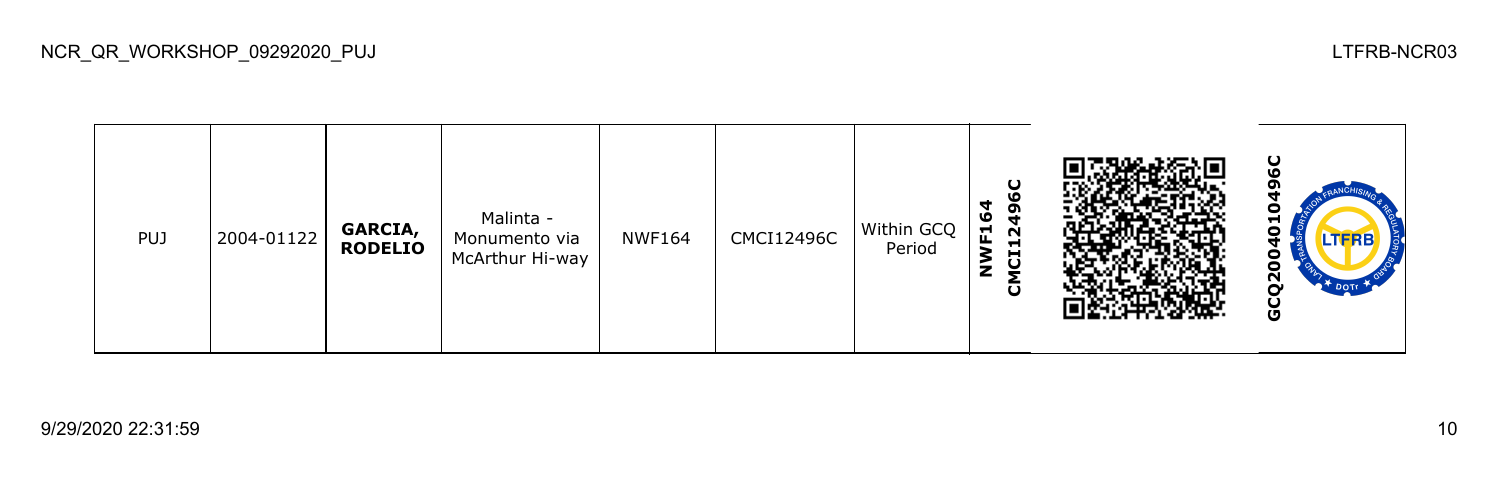| PUJ | 2004-03091 | <b>ALGARME,</b><br><b>TIRSO</b> | Malinta -<br>Monumento via<br>McArthur Hi-way | <b>TXC148</b> | MAR200322314   Within GCQ | Period | ပ<br>−<br>003223<br>$\infty$<br>Ч<br>XC <sub>1</sub><br>$\sim$ |  | $\mathbf \omega$<br>u<br>w<br>−<br><b>LTFRB</b><br>с<br>$\overline{a}$<br><b>DOTI</b><br>O |
|-----|------------|---------------------------------|-----------------------------------------------|---------------|---------------------------|--------|----------------------------------------------------------------|--|--------------------------------------------------------------------------------------------|
|-----|------------|---------------------------------|-----------------------------------------------|---------------|---------------------------|--------|----------------------------------------------------------------|--|--------------------------------------------------------------------------------------------|

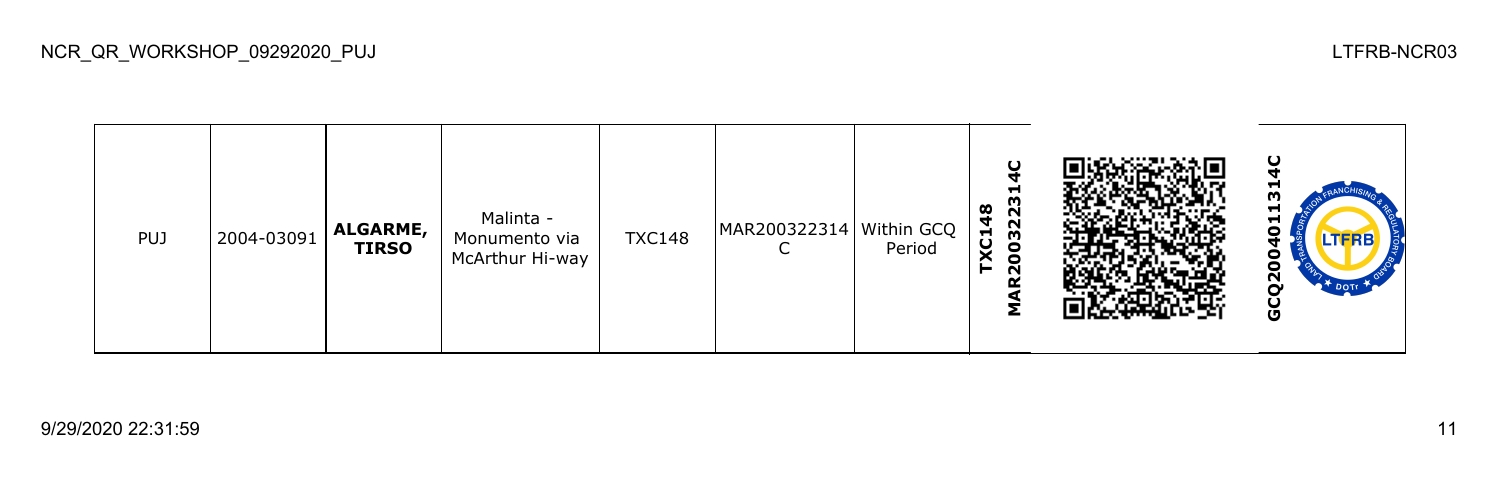| PUJ | 2006-00836 | <b>CALISAAN,</b><br><b>VINCENT</b><br><b>MICHAEL</b> | Malinta -<br>Monumento via<br>McArthur Hi-way | <b>PXS731</b> | SPMM9780497 | Within GCQ<br>Period | $\mathbf C$<br>⊣<br>္စွ<br><b>PXS73</b><br>⊵<br>ஊ<br>င္ဟ |  | ပ<br>ິ<br>5<br>ဖ<br>o<br>ο<br>ပ္ပ<br>DOTE .<br>မိ |
|-----|------------|------------------------------------------------------|-----------------------------------------------|---------------|-------------|----------------------|----------------------------------------------------------|--|---------------------------------------------------|
|-----|------------|------------------------------------------------------|-----------------------------------------------|---------------|-------------|----------------------|----------------------------------------------------------|--|---------------------------------------------------|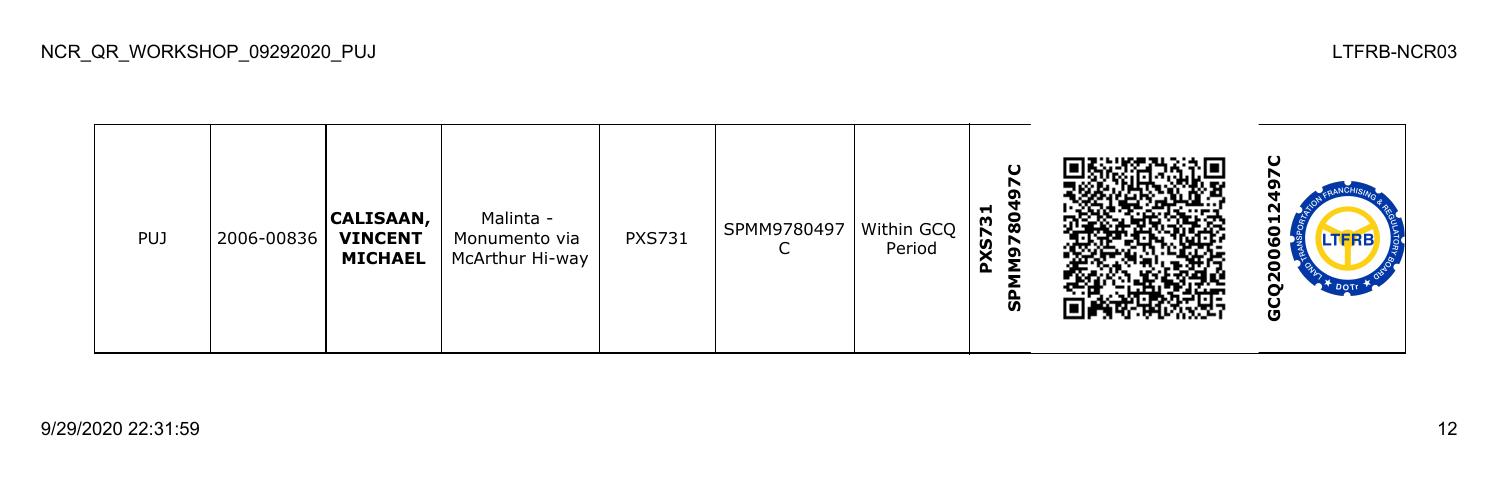**GCQ2006013018CCMCI136018C PXR316** ۴ Malinta - PXR316 CMCI136018C Within GCQ PUJ 2006-00837 **PERSIGAS,**  060 Monumento via **GREGORIO** Period McArthur Hi-way GCQ20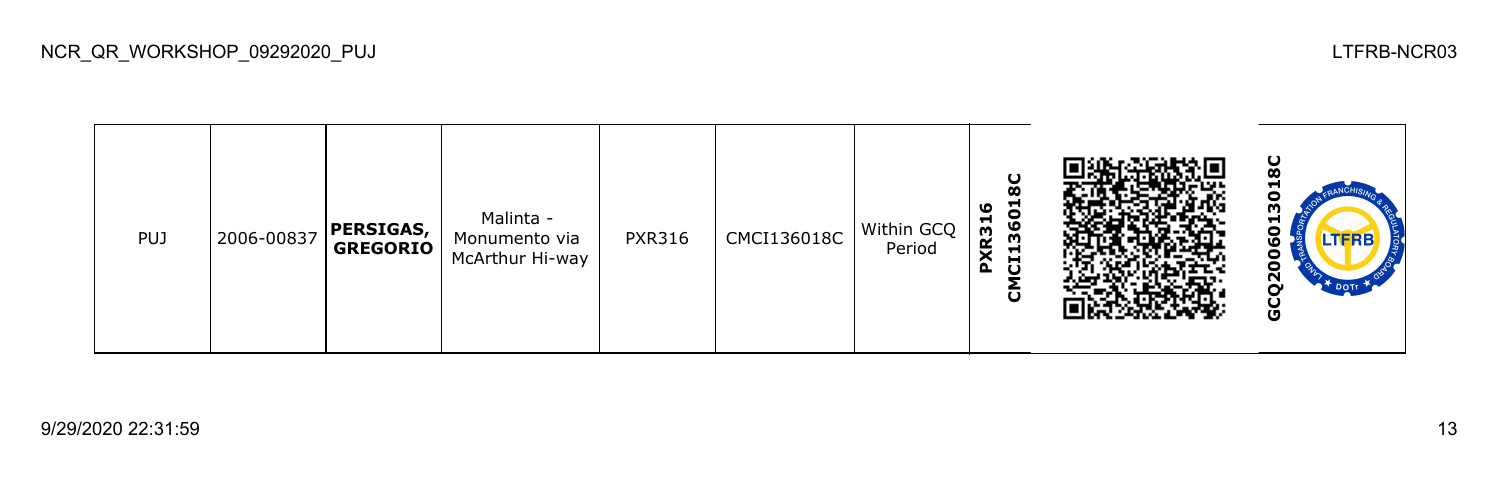| <b>PUJ</b> | 2006-01027 | <b>ESTIOCO,</b><br><b>RIZALINA</b> | Malinta -<br>Monumento via<br>McArthur Hi-way | <b>DEX716</b> | HMW1363C86 | Within GCQ<br>Period | 86<br>363C<br>ဖ<br>H<br>EX7<br>ᆋ<br>$\Omega$<br>I. |  | ဖ<br>œ<br>Н<br>n<br>ω<br>o<br>о<br>Ñ<br>DOTT<br>o |
|------------|------------|------------------------------------|-----------------------------------------------|---------------|------------|----------------------|----------------------------------------------------|--|---------------------------------------------------|
|------------|------------|------------------------------------|-----------------------------------------------|---------------|------------|----------------------|----------------------------------------------------|--|---------------------------------------------------|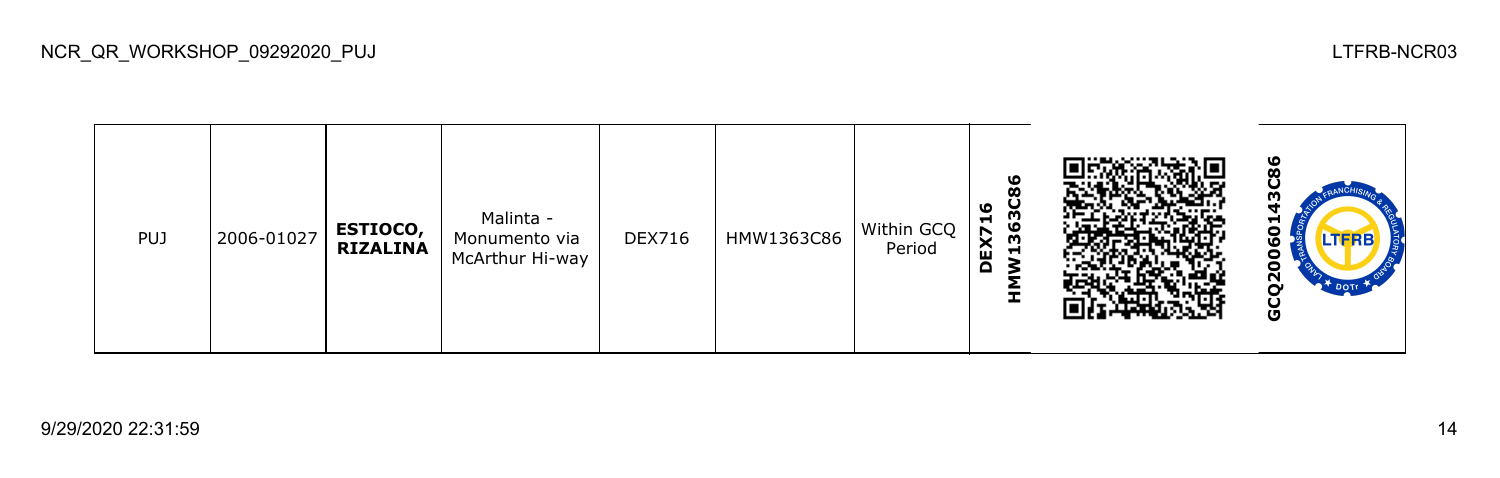| <b>PUJ</b> | 2006-01222 | <b>SANTOS</b><br><b>WILFREDO</b> | Malinta -<br>Monumento via<br>McArthur Hi-way | TWW979 | EXL200110026   Within GCQ<br>7C | Period | O<br>LО<br>SO<br>ຶ<br>r<br>$\overline{a}$<br>QW<br>₩<br>$\bullet$<br>o<br>►<br>$\sim$<br>ଢ |  | ပ<br>ഥ<br>52<br>H<br>О<br>LIERE<br>v<br>о<br>-<br>္က<br><b>DOTE</b><br>ט |
|------------|------------|----------------------------------|-----------------------------------------------|--------|---------------------------------|--------|--------------------------------------------------------------------------------------------|--|--------------------------------------------------------------------------|
|------------|------------|----------------------------------|-----------------------------------------------|--------|---------------------------------|--------|--------------------------------------------------------------------------------------------|--|--------------------------------------------------------------------------|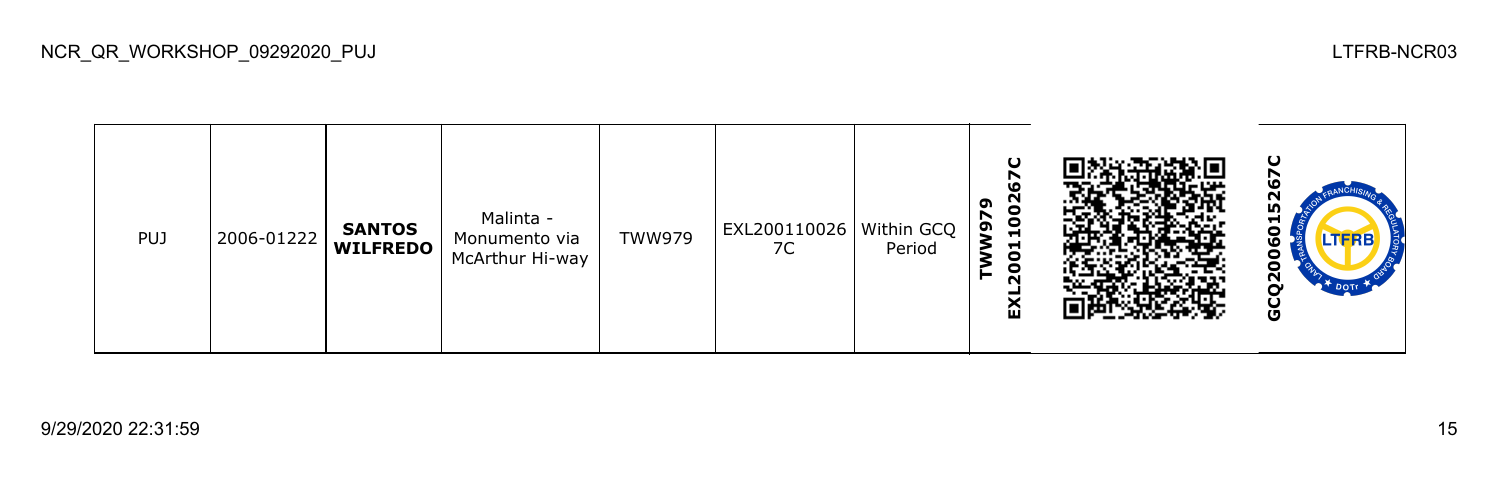**GCQ2007016FS79NXC155 FC15654FS79** Malinta - PUJ 2007-02197 **LACAMENT**  $NXC155$  FC15654FS79 Within GCQ c Monumento via **O, HENRY** Period N McArthur Hi-way ဠ GCQ2

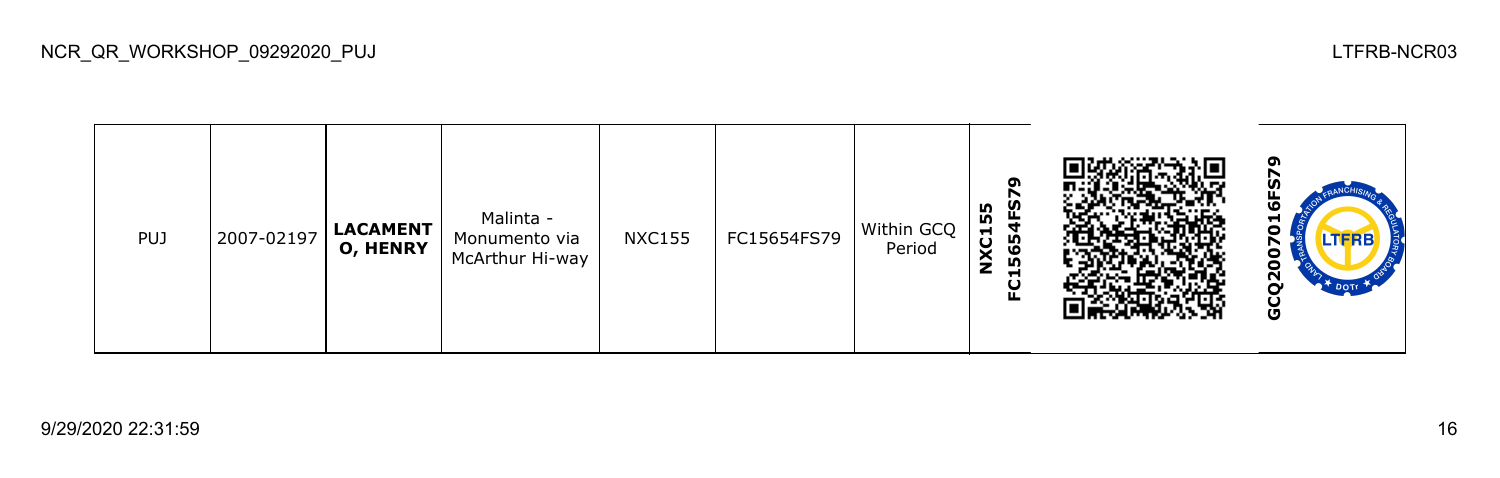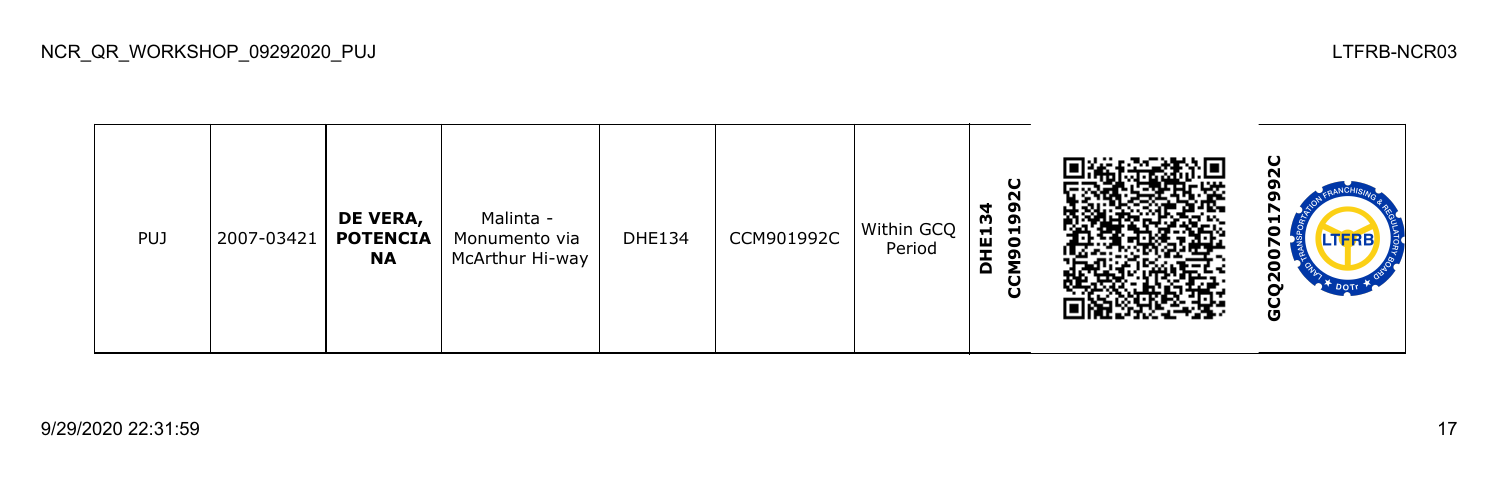**GCQ2007018509CCMCI99509C** o **DFN853** œ Malinta - PUJ 2007-03422 **DE VERA,**  DFN853 | CMCI99509C Within GCQ 070 Monumento via **JEFFRY** Period McArthur Hi-way GCQ200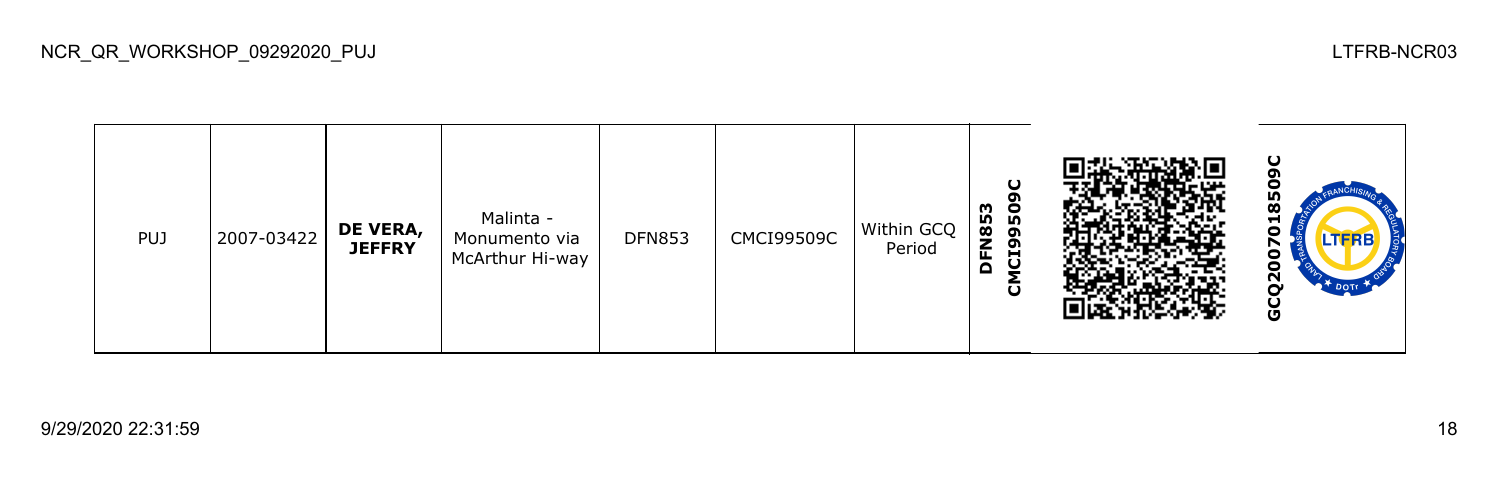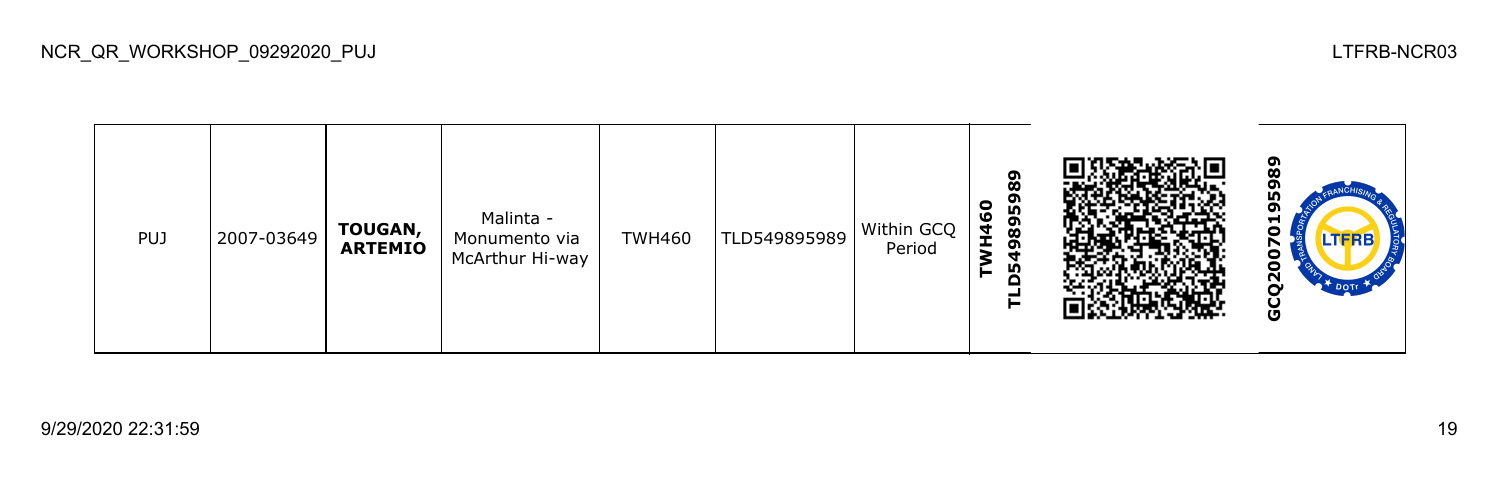**GCQ2011020443CCCM9410443C PXK628** ဥ Malinta - PUJ 2011-03337 **RODRIGUE** PXK628  $\vert$  CCM9410443C Within GCQ  $\bullet$ Monumento via **Z EDWIN** Period McArthur Hi-way GCQ20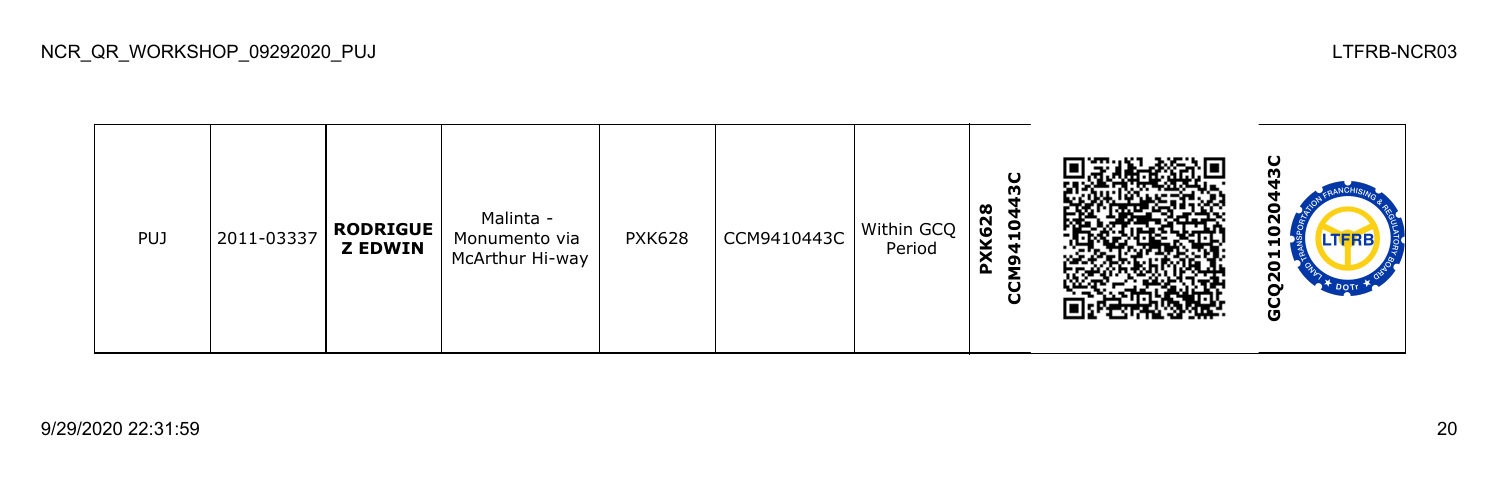**GCQ20120219C97VCM3569C97 PXJ772** Malinta - 202 PUJ 2012-01640 **REYES**  PXJ772 | VCM3569C97 | Within GCQ Monumento via **ROMANO** Period McArthur Hi-way GCQ20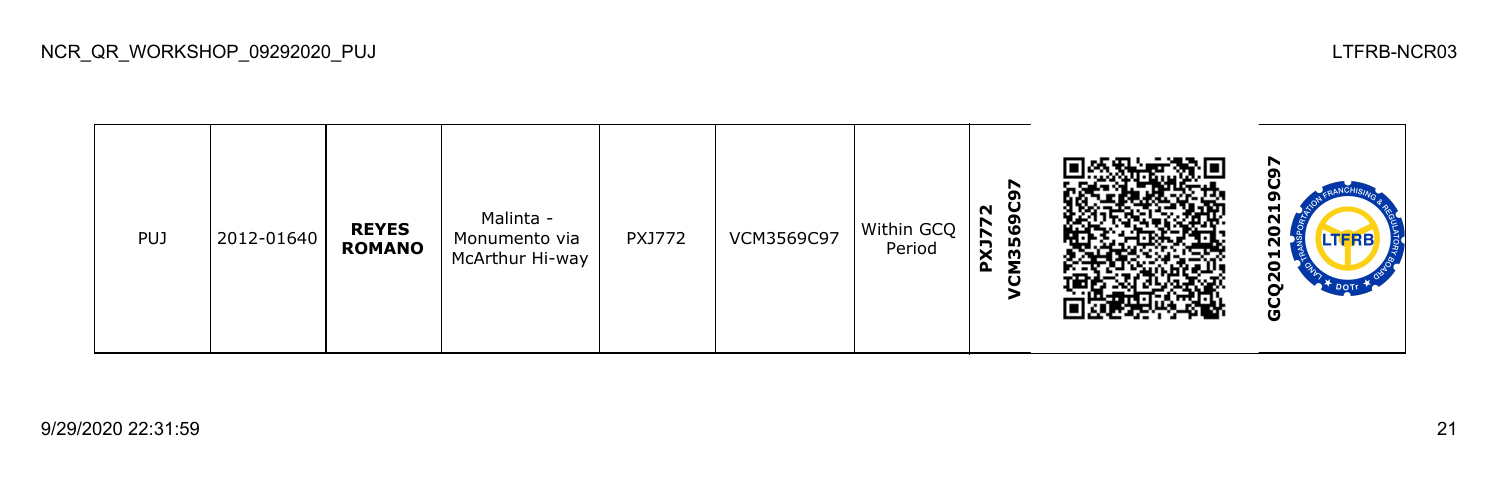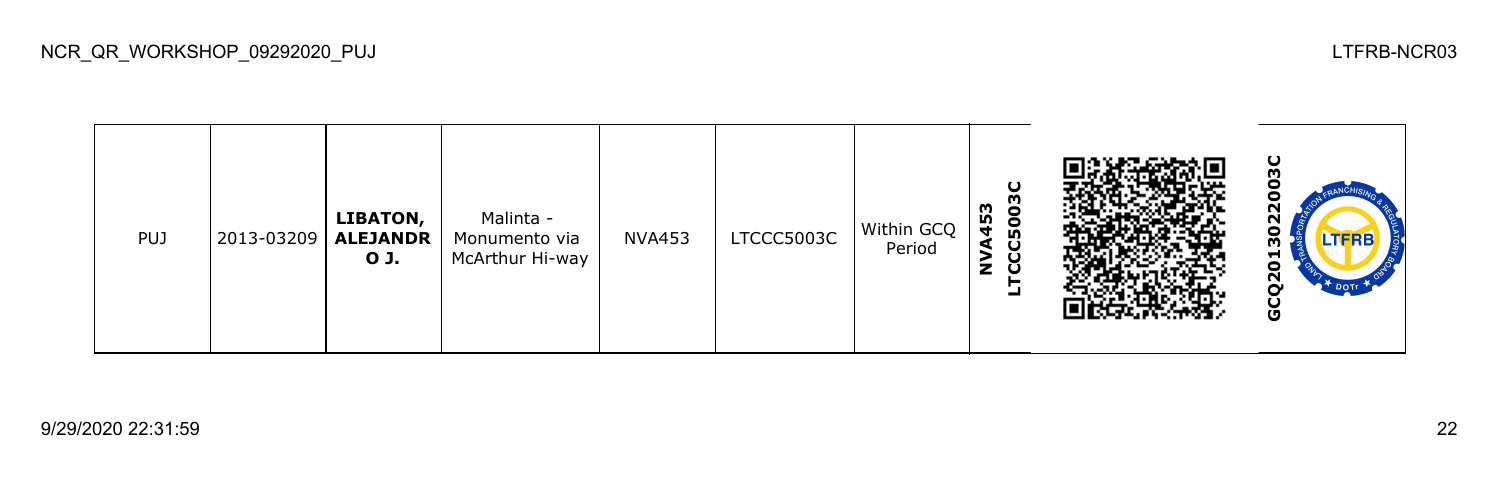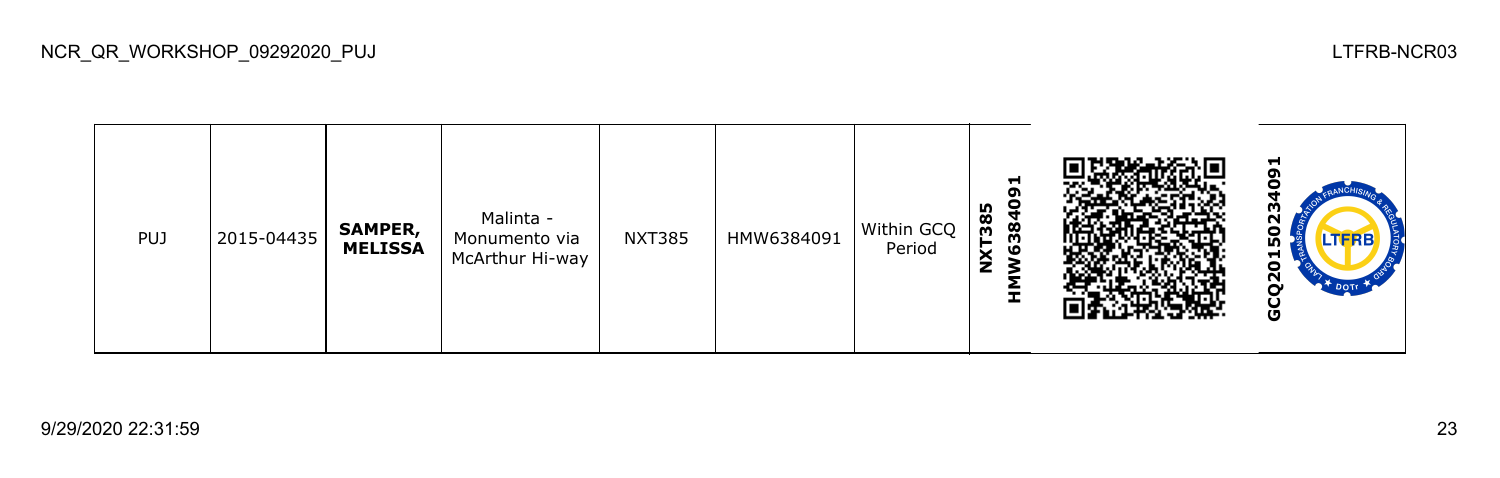| <b>PUJ</b> | 2015-04437 | ENTELA,<br><b>ARLENE</b> | Malinta -<br>Monumento via<br>McArthur Hi-way | <b>TVC120</b> | SPMM1063999<br>9AC | $ $ Within GCQ<br>Period | ပ<br>06399<br>$\bullet$<br>$\sim$<br>$\overline{c}$<br>ᄅ<br>ັທ |  | N<br>o<br>LTERB<br>⊣<br>o<br>Ņ<br>Ū |
|------------|------------|--------------------------|-----------------------------------------------|---------------|--------------------|--------------------------|----------------------------------------------------------------|--|-------------------------------------|
|------------|------------|--------------------------|-----------------------------------------------|---------------|--------------------|--------------------------|----------------------------------------------------------------|--|-------------------------------------|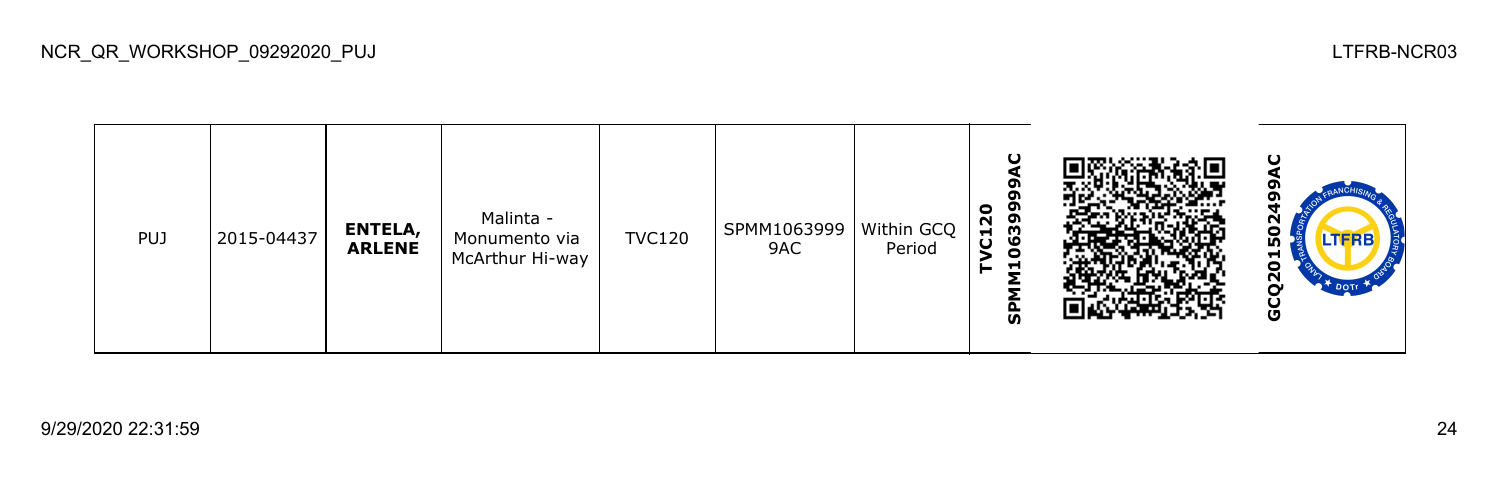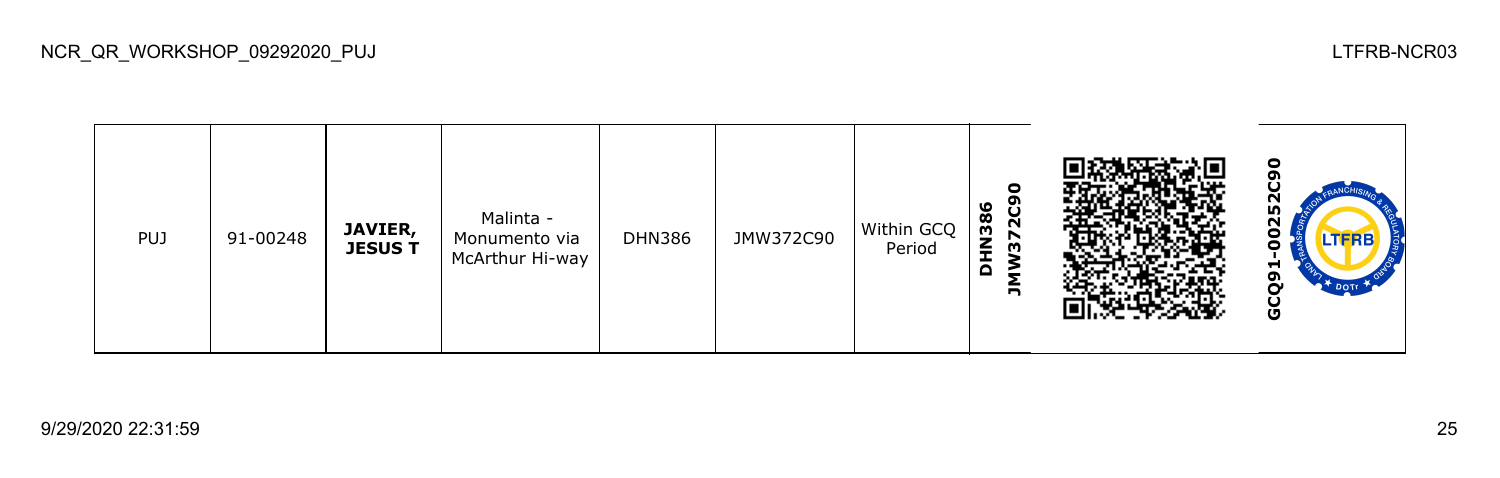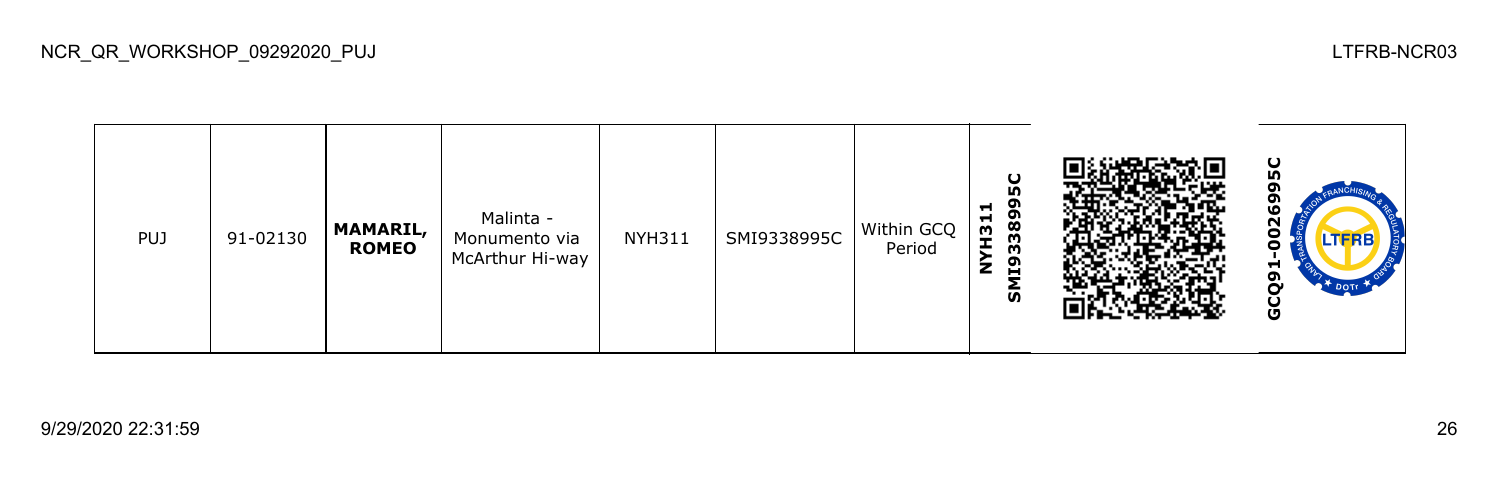**GCQ91-0027131CEVER910131** Malinta - **NXU454** PUJ 91-09262 **TIVIDAD,**   $NXU454$  EVER910131C Within GCQ **20** Monumento via **CONDRADO** Period McArthur Hi-way GCQ9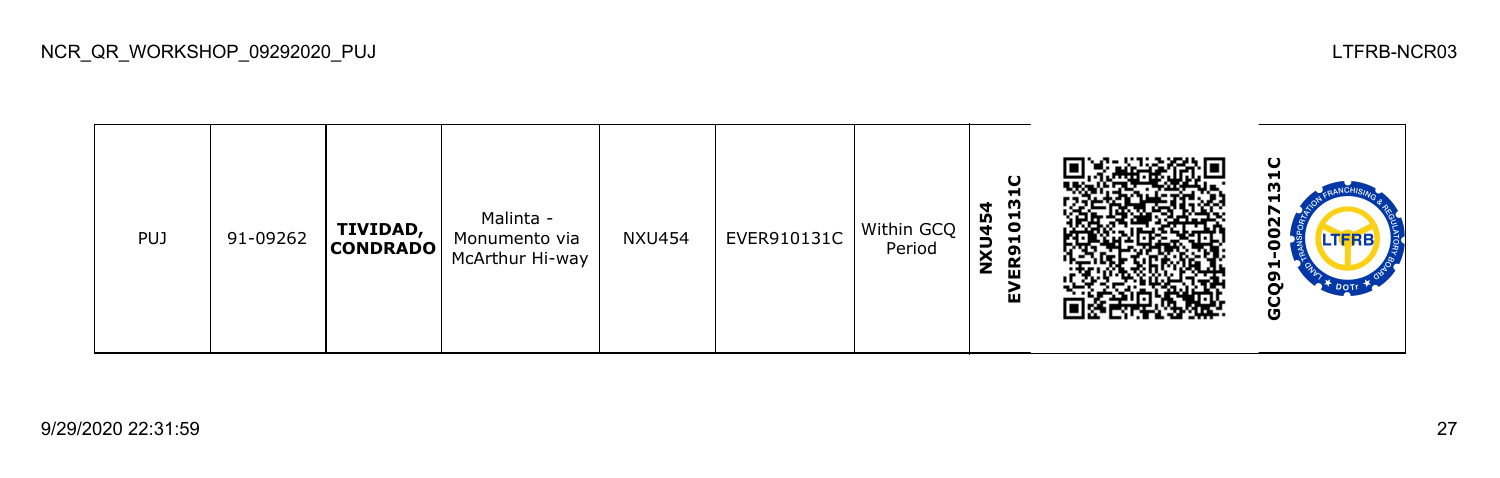**GCQ91-1028025CEXL99072025C** N ខ្ល **TVP271** Malinta - PUJ 91-12060 **ESCANO,**  TVP271 EXL99072025C Within GCQ 8 Monumento via **ERNESTO** Period McArthur Hi-way GCQ9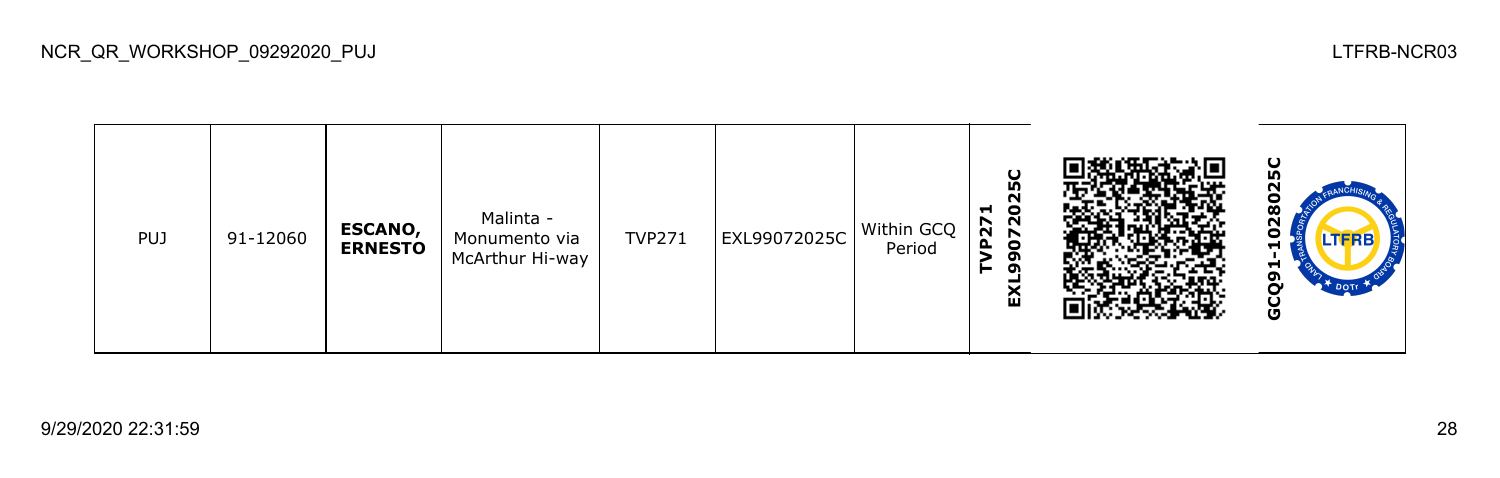

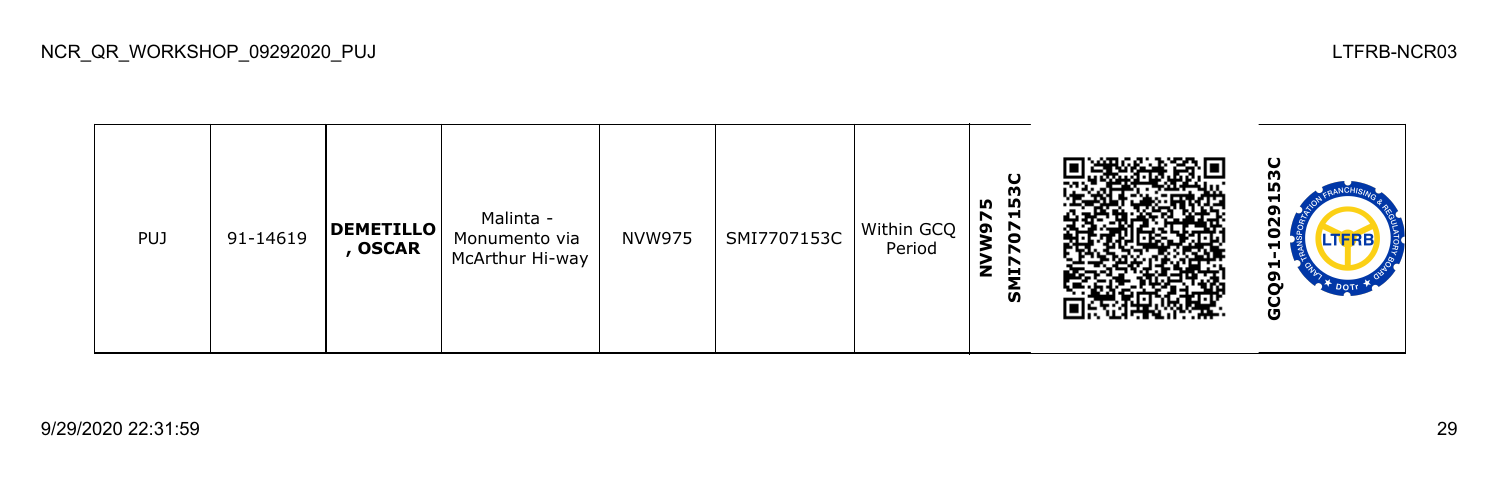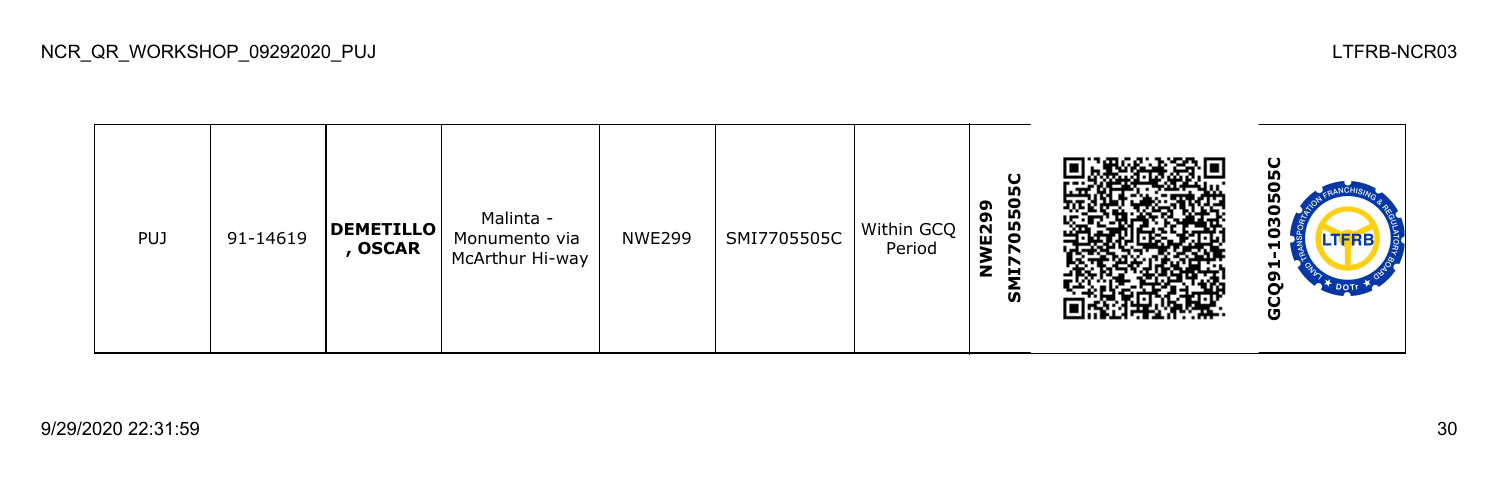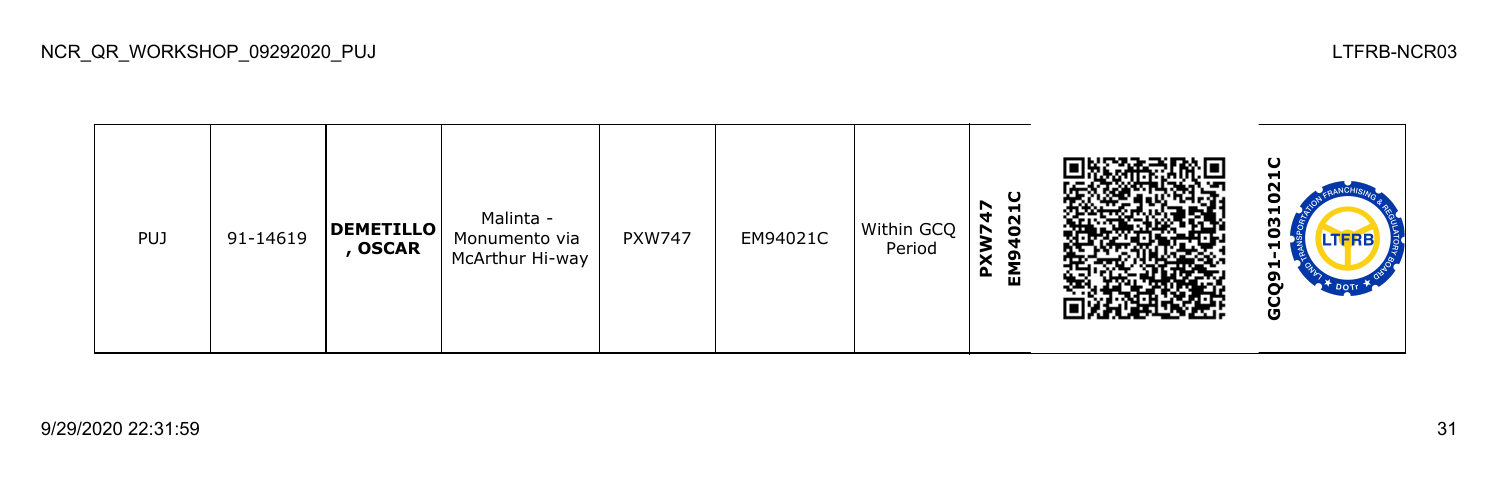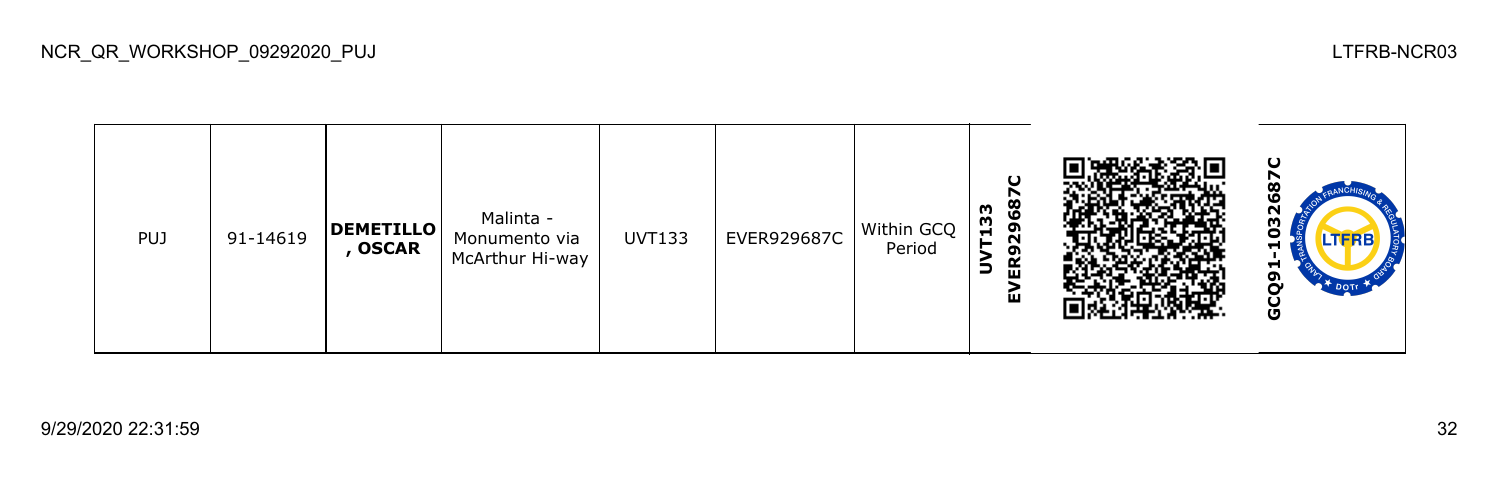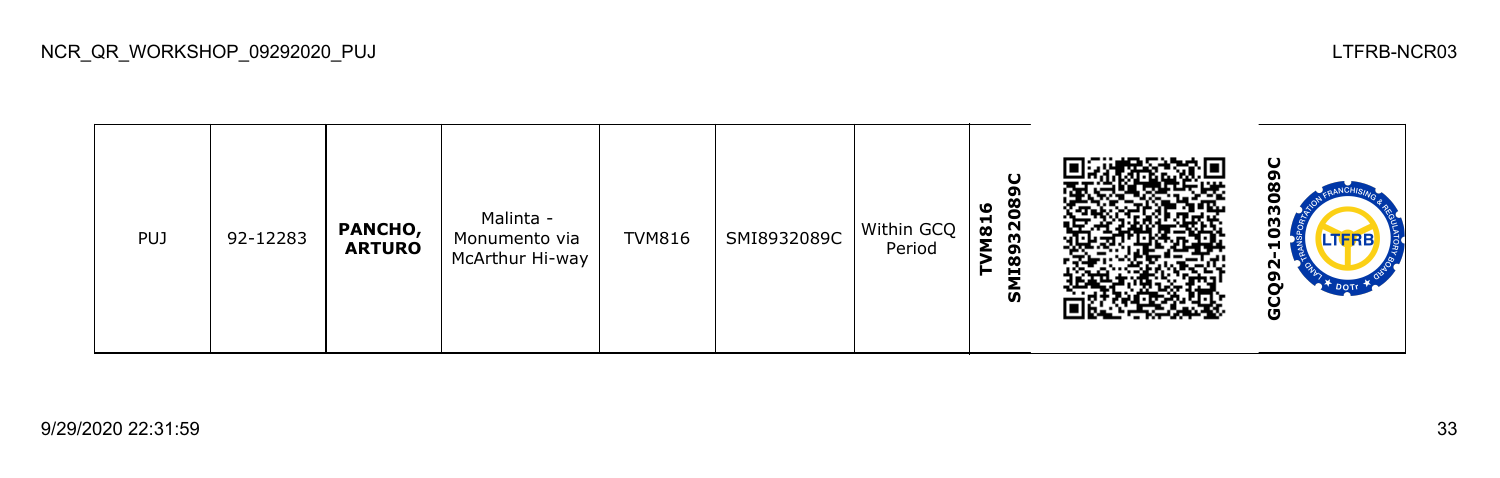| PUJ. | 93-00767 | <b>MARZAN,</b><br><b>ROGELIO</b> | Malinta -<br>Monumento via<br>McArthur Hi-way | <b>TXA376</b> | EXL200310007<br>3C | Within GCQ<br>Period | ပ<br>m<br>ဖ<br>$\bullet$<br>Ō<br><b>XA37</b><br>$\blacksquare$<br>8<br>O<br>N<br>ଢ |  | ပ<br>m<br>с<br>m<br>o<br><b>LTFRB</b><br>w<br>o<br>မိ |
|------|----------|----------------------------------|-----------------------------------------------|---------------|--------------------|----------------------|------------------------------------------------------------------------------------|--|-------------------------------------------------------|
|------|----------|----------------------------------|-----------------------------------------------|---------------|--------------------|----------------------|------------------------------------------------------------------------------------|--|-------------------------------------------------------|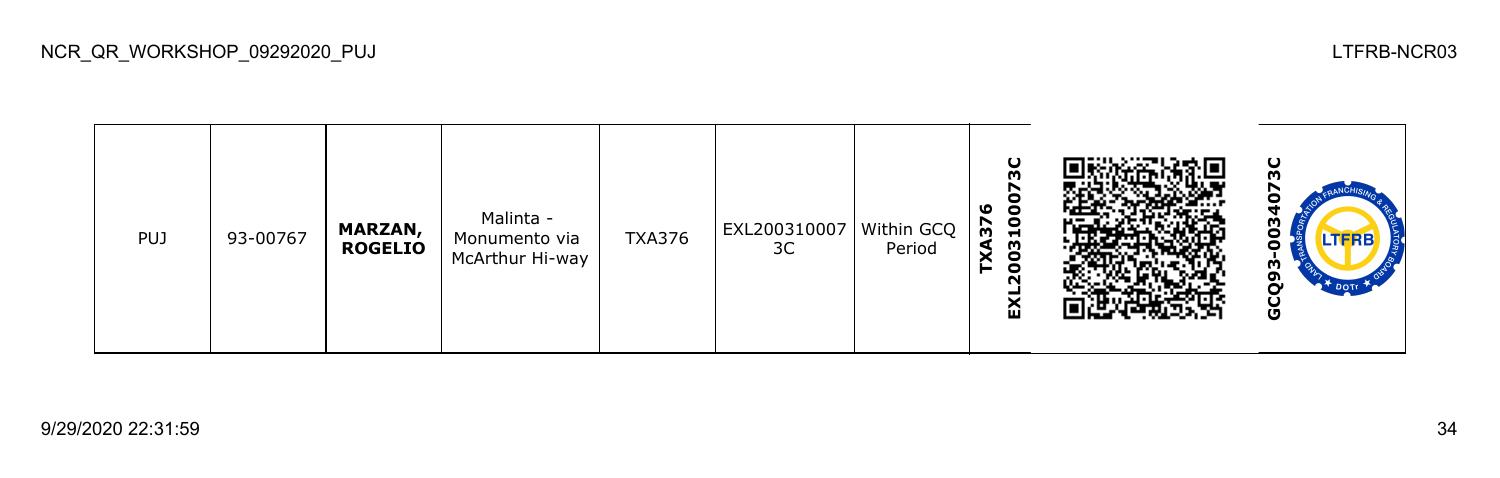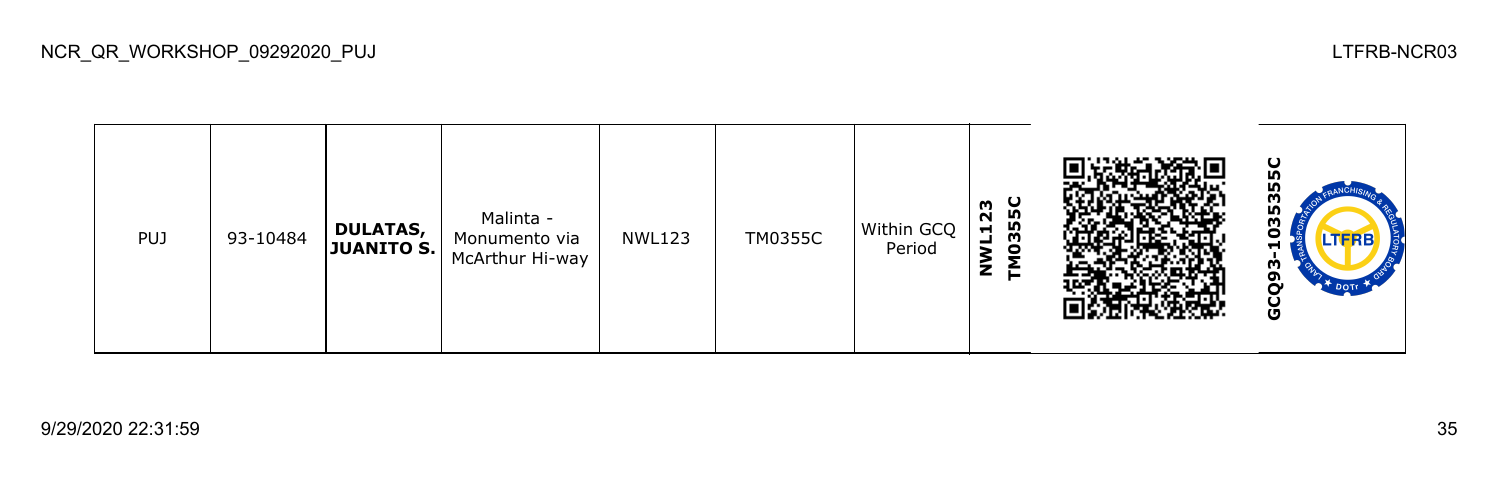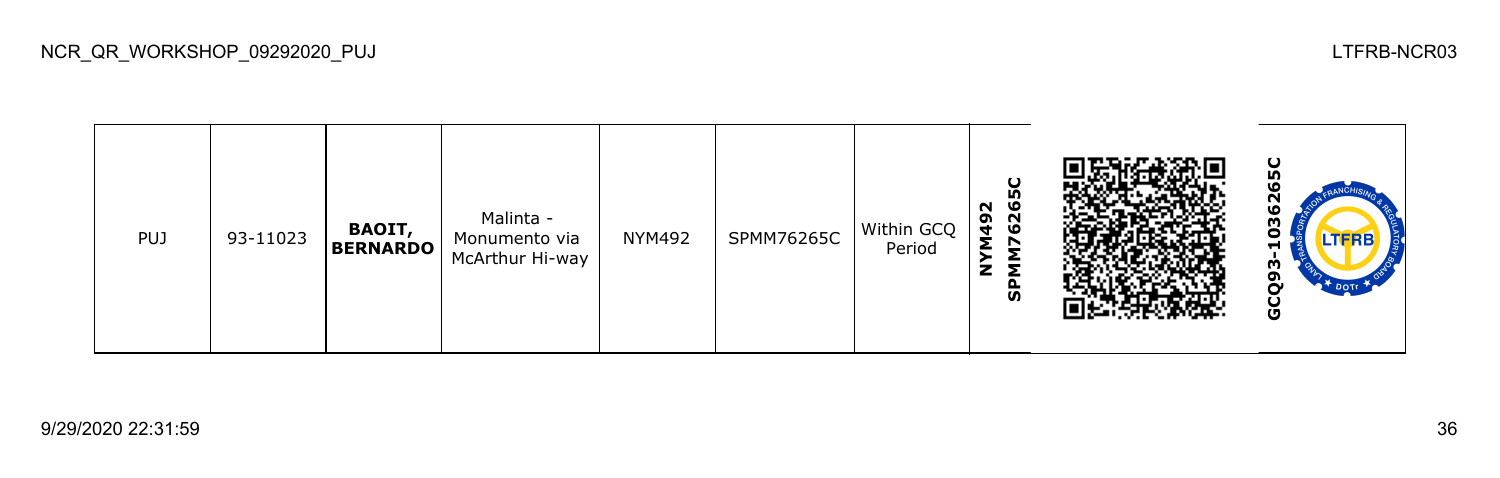| <b>PUJ</b> | 96-02035 | JARLEGO,<br><b>DAVID</b> | Malinta -<br>Monumento via<br>McArthur Hi-way | <b>TWN505</b> | SPMM2001116<br>248C | Within GCQ  <br>Period | U<br>Ø<br>N<br>ဖ<br>m<br>⊣<br><b>N50</b><br>$\blacksquare$<br>$\blacksquare$<br>0<br>0<br>$\sim$<br>င္ဟ |  | ပ<br>r<br>m<br>.TFRB<br>ω<br>໑<br>မိ |
|------------|----------|--------------------------|-----------------------------------------------|---------------|---------------------|------------------------|---------------------------------------------------------------------------------------------------------|--|--------------------------------------|
|------------|----------|--------------------------|-----------------------------------------------|---------------|---------------------|------------------------|---------------------------------------------------------------------------------------------------------|--|--------------------------------------|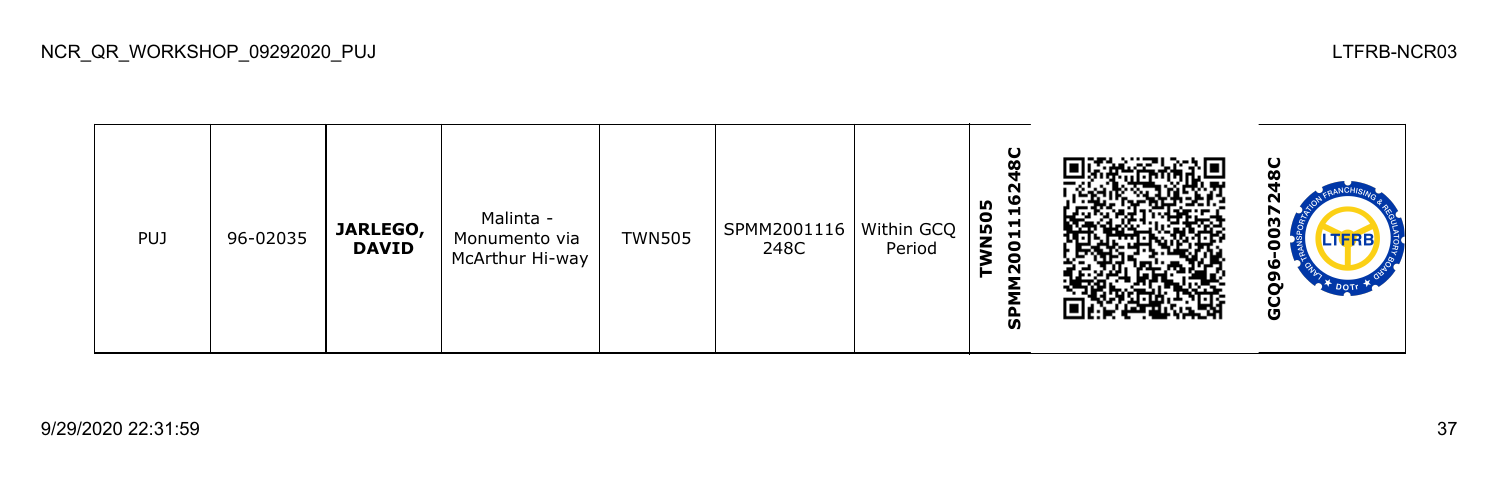| <b>PUJ</b> | 96-03172 | MACATIAG,<br><b>NORMINA</b> | Malinta -<br>Monumento via<br>McArthur Hi-way | <b>NXU326</b> | SPMM41315C9 | Within GCQ<br>Period | ⊣<br>ൈ<br>O<br>315<br>ဖ<br>NXU32<br>−<br>ज |  | −<br>໑<br>œ<br>m<br>TERB<br>ີຕ<br>ט |
|------------|----------|-----------------------------|-----------------------------------------------|---------------|-------------|----------------------|--------------------------------------------|--|-------------------------------------|
|------------|----------|-----------------------------|-----------------------------------------------|---------------|-------------|----------------------|--------------------------------------------|--|-------------------------------------|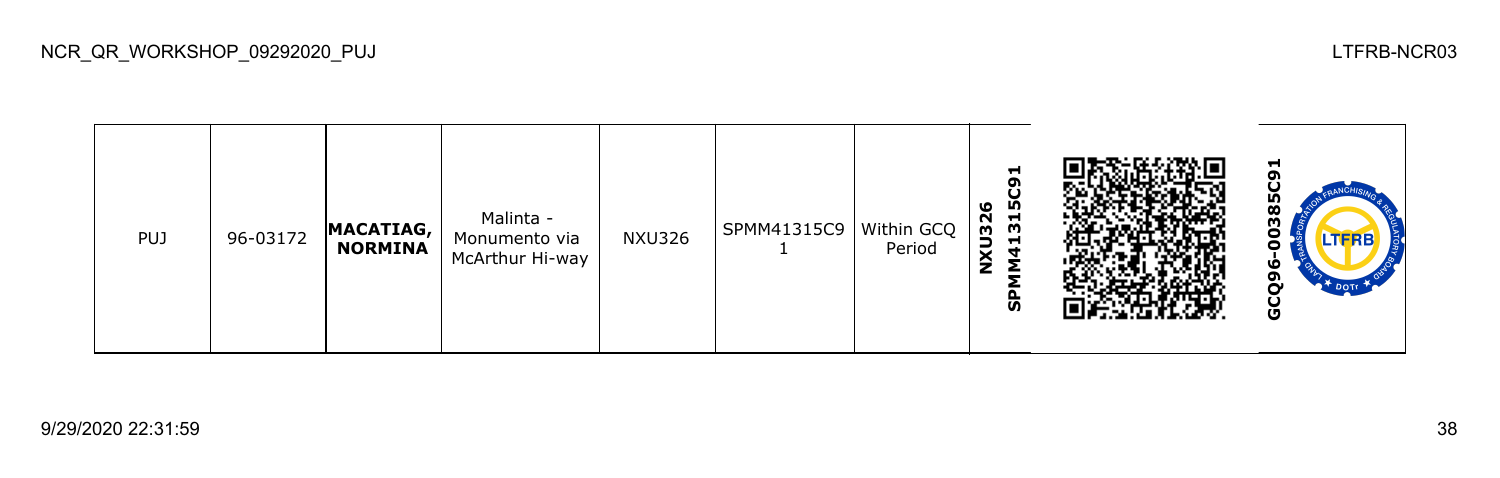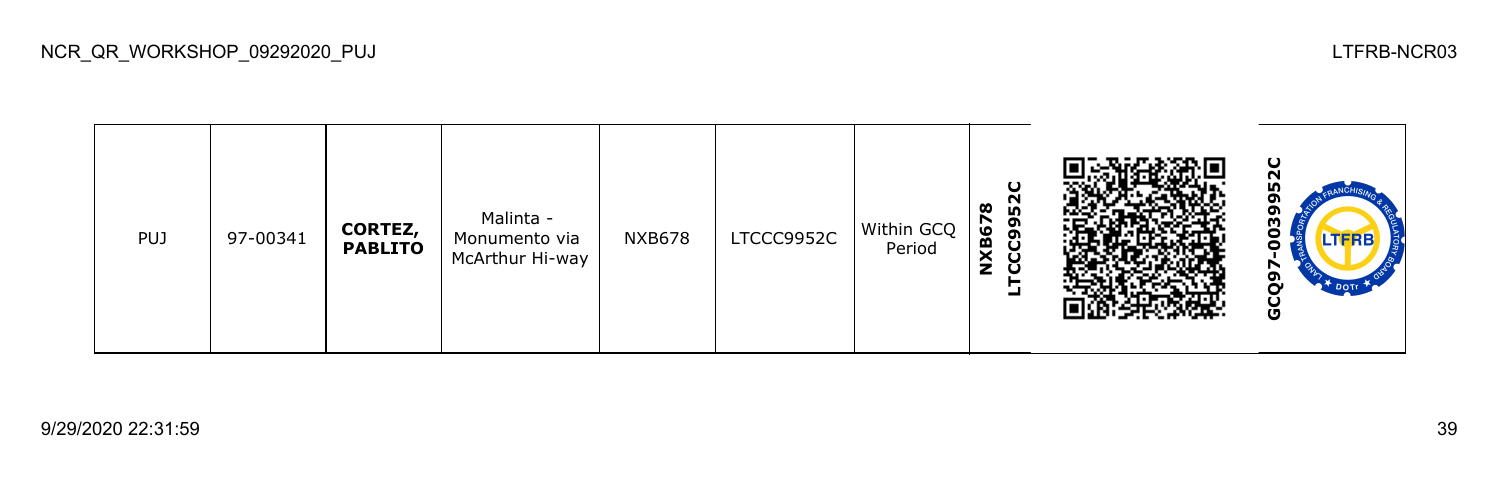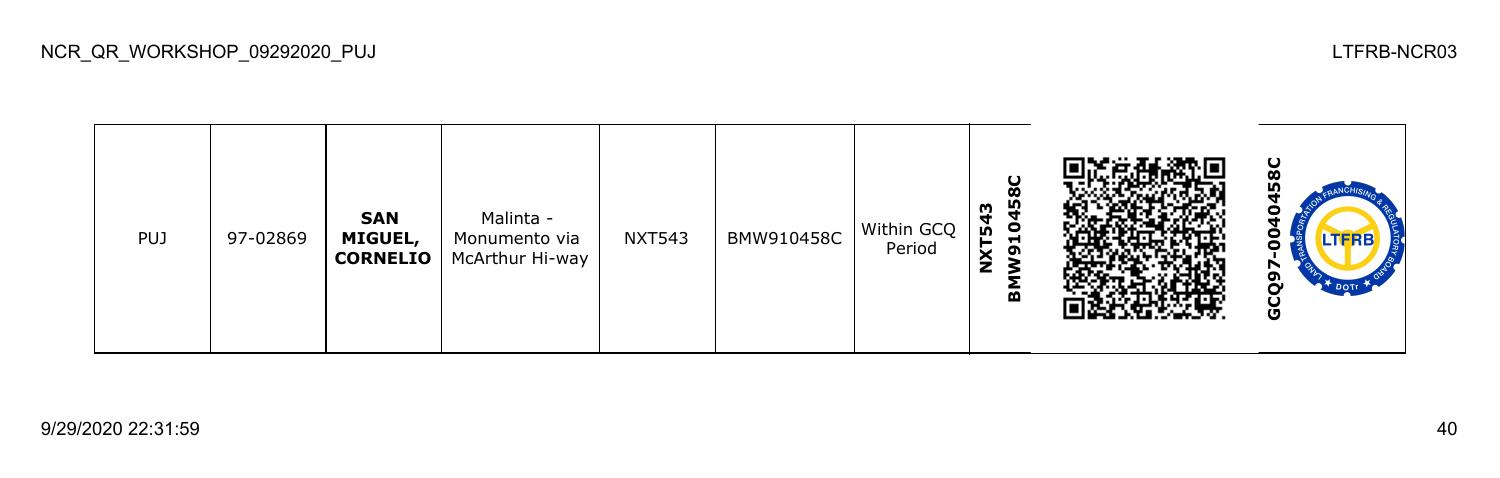| <b>PUJ</b> | 98-00312 | <b>ANINION,</b><br><b>RODOLFO</b> | Malinta -<br>Monumento via<br>McArthur Hi-way | <b>NWG664</b> | SMI7808790C | Within GCQ<br>Period | oı<br>ಀ<br>8087<br>မိ<br>↖<br>z<br>브<br>ັທ |  | စ<br>o<br>ט |
|------------|----------|-----------------------------------|-----------------------------------------------|---------------|-------------|----------------------|--------------------------------------------|--|-------------|
|------------|----------|-----------------------------------|-----------------------------------------------|---------------|-------------|----------------------|--------------------------------------------|--|-------------|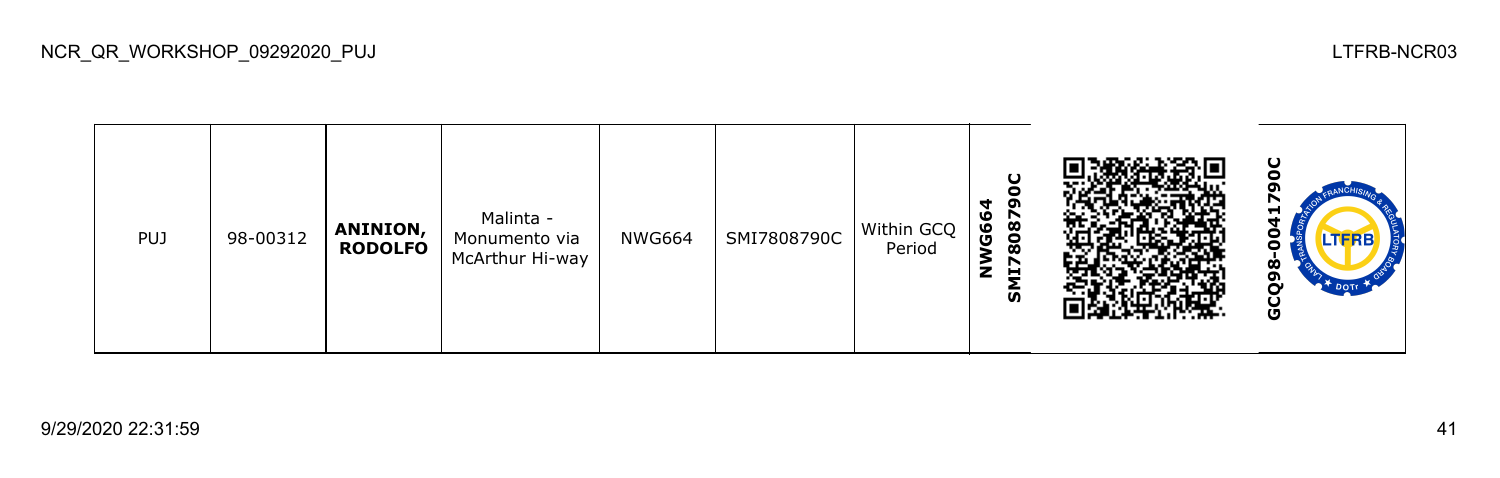**SZC GCQ98-0042162CCCM9713162C PXL888** Malinta - PUJ 98-05158 **GALVEZ,**  PXL888 CCM9713162C Within GCQ Monumento via 8 **CRISANTO** Period McArthur Hi-way GCQ98-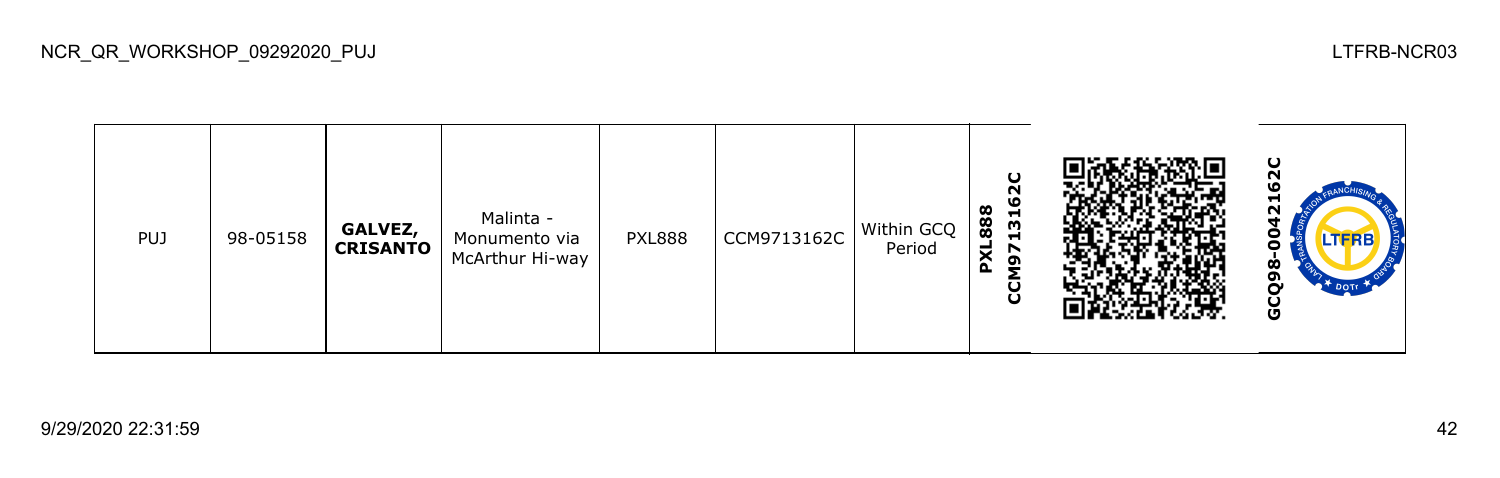|  | <b>PUJ</b> | 98-05158 | GALVEZ,<br><b>CRISANTO</b> | Malinta -<br>Monumento via<br>McArthur Hi-way | <b>PWW738</b> | SPMM7641894 | Within GCQ<br>Period | $\cup$<br>89<br>38<br>$\blacksquare$<br>N<br>ਚ<br>۱G<br>o.<br>ჭ |  | ပ<br>ဏ္ဌ<br>m<br>леж<br>Ò<br>oı<br>DOTT<br>Ū |
|--|------------|----------|----------------------------|-----------------------------------------------|---------------|-------------|----------------------|-----------------------------------------------------------------|--|----------------------------------------------|
|--|------------|----------|----------------------------|-----------------------------------------------|---------------|-------------|----------------------|-----------------------------------------------------------------|--|----------------------------------------------|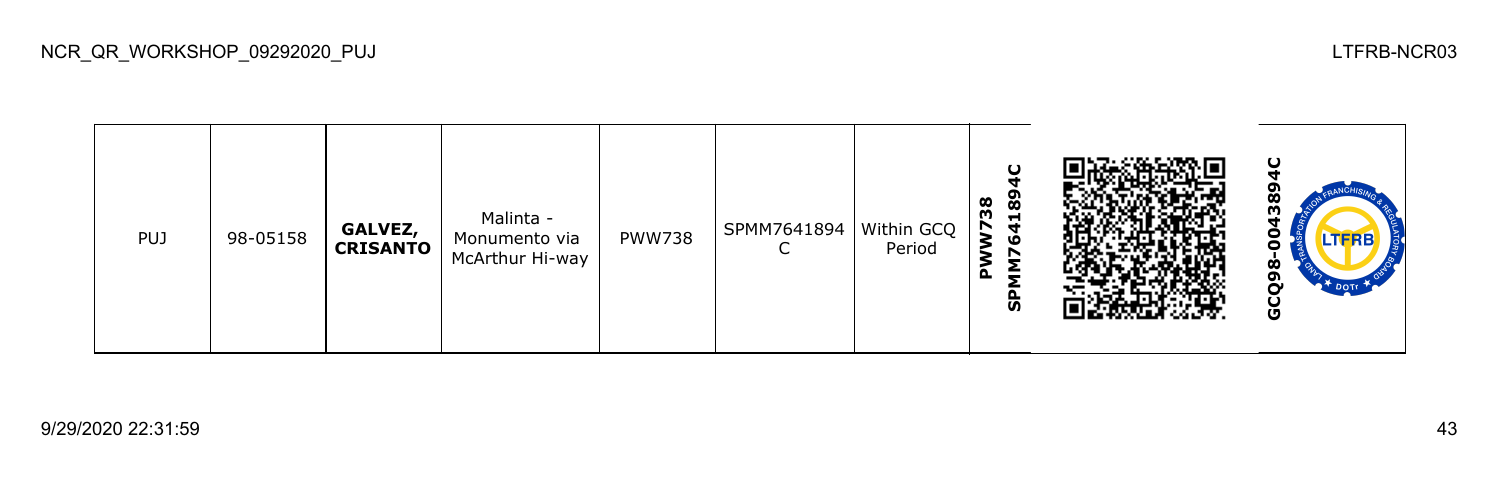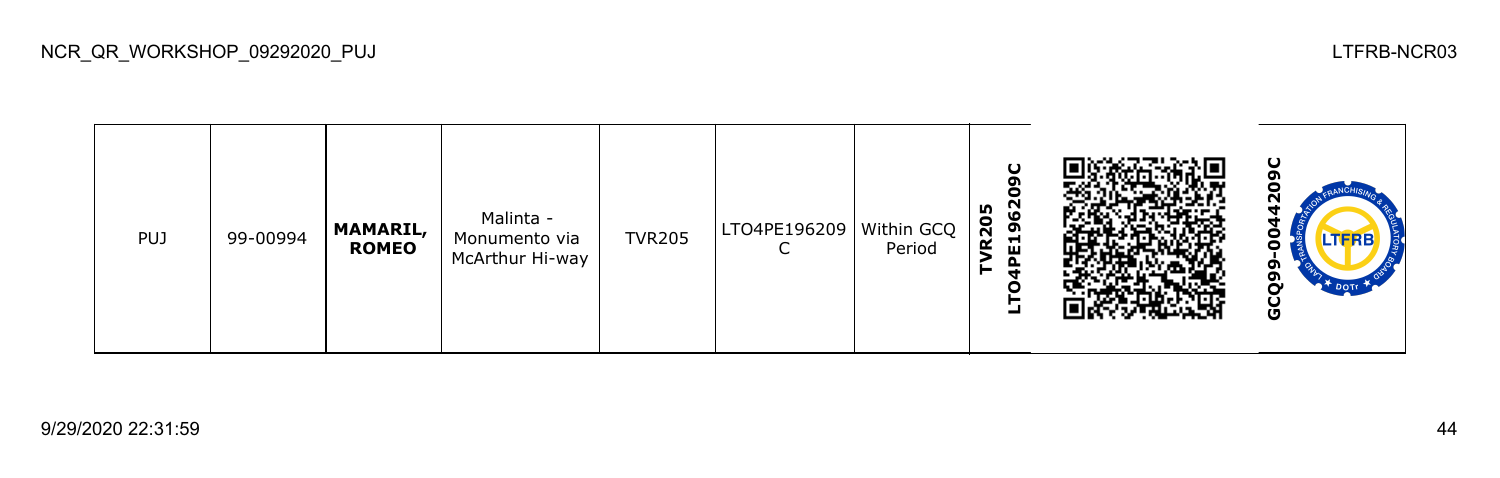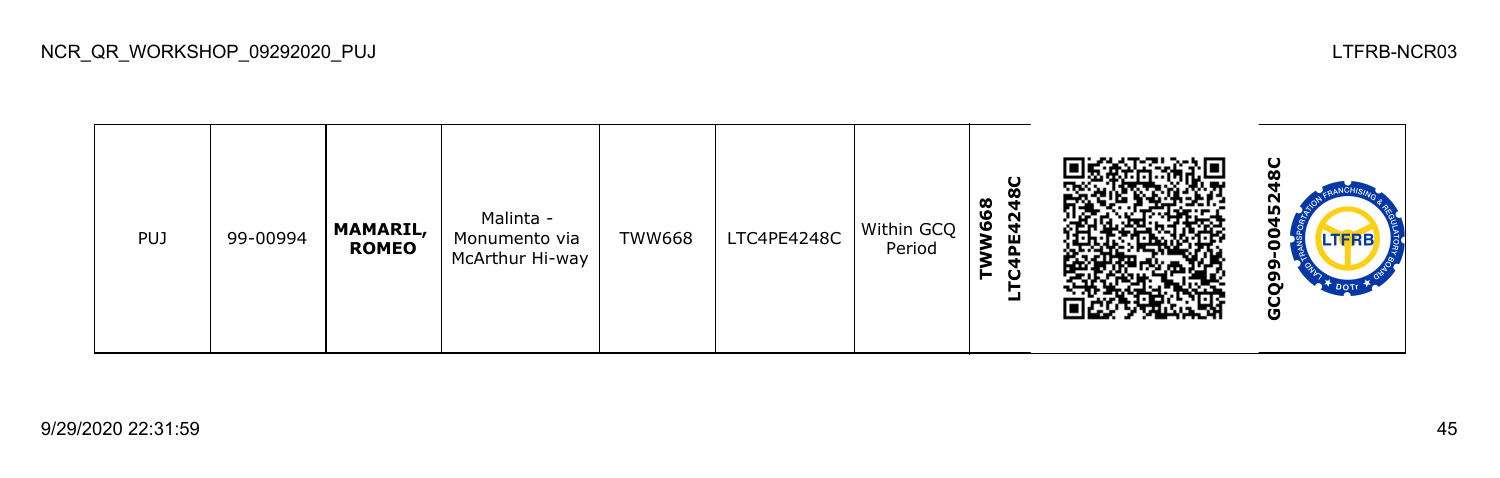